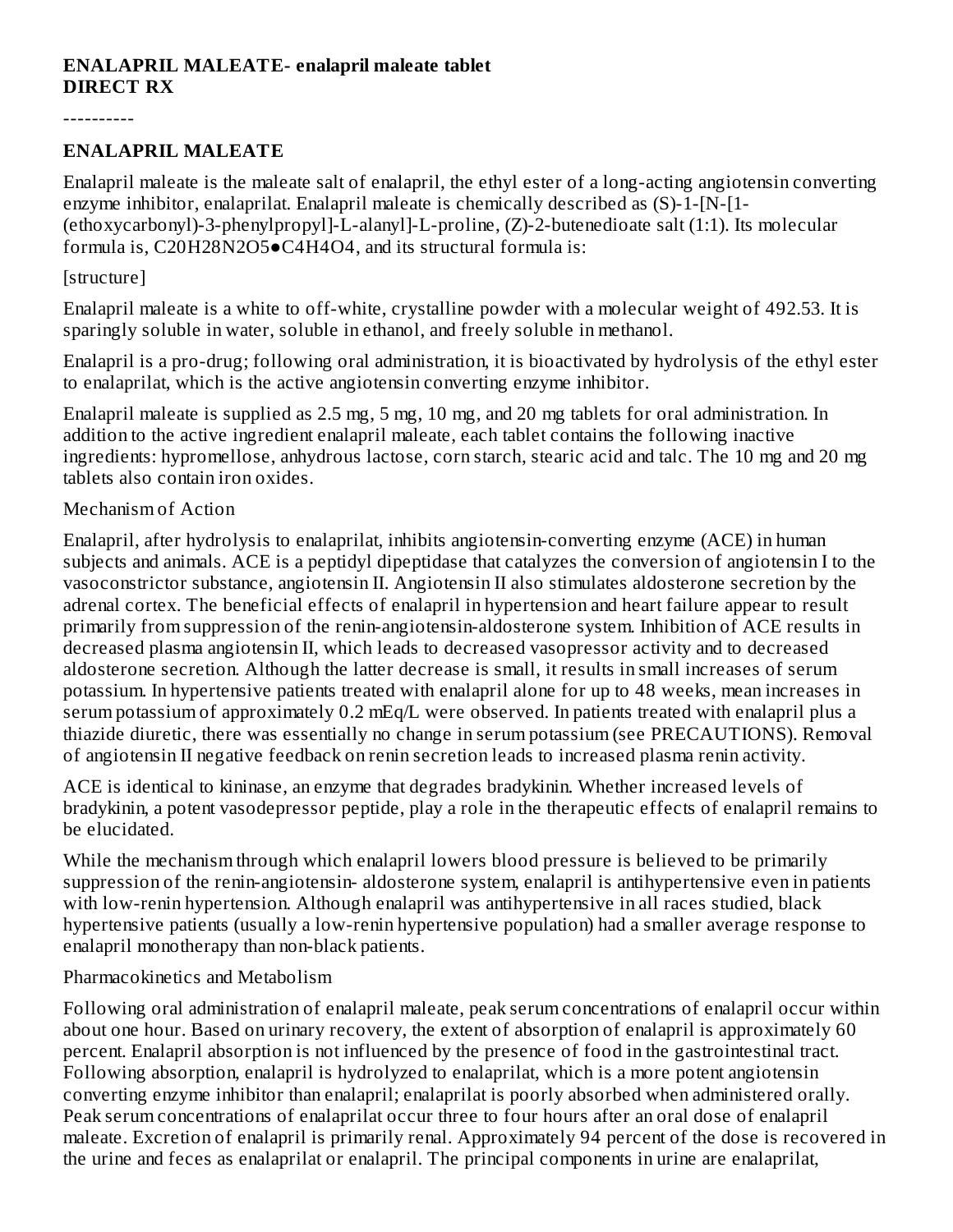accounting for about 40 percent of the dose, and intact enalapril. There is no evidence of metabolites of enalapril, other than enalaprilat.

The serum concentration profile of enalaprilat exhibits a prolonged terminal phase, apparently representing a small fraction of the administered dose that has been bound to ACE. The amount bound does not increase with dose, indicating a saturable site of binding. The effective half-life for accumulation of enalaprilat following multiple doses of enalapril maleate is 11 hours. The disposition of enalapril and enalaprilat in patients with renal insufficiency is similar to that in patients with normal renal function until the glomerular filtration rate is 30 mL/min or less. With glomerular filtration rate ≤30 mL/min, peak and trough enalaprilat levels increase, time to peak concentration increases and time to steady state may be delayed. The effective half-life of enalaprilat following multiple doses of enalapril maleate is prolonged at this level of renal insufficiency (see DOSAGE AND ADMINISTRATION). Enalaprilat is dialyzable at the rate of 62 mL/min.

Studies in dogs indicate that enalapril crosses the blood-brain barrier poorly, if at all; enalaprilat does not enter the brain. Multiple doses of enalapril maleate in rats do not result in accumulation in any tissues. Milk of lactating rats contains radioactivity following administration of 14C-enalapril maleate. Radioactivity was found to cross the placenta following administration of labeled drug to pregnant hamsters.

Pharmacodynamics and Clinical Effects

Hypertension

Administration of enalapril to patients with hypertension of severity ranging from mild to severe results in a reduction of both supine and standing blood pressure usually with no orthostatic component. Symptomatic postural hypotension is therefore infrequent, although it might be anticipated in volumedepleted patients (see WARNINGS).

In most patients studied, after oral administration of a single dose of enalapril, onset of antihypertensive activity was seen at one hour with peak reduction of blood pressure achieved by four to six hours.

At recommended doses, antihypertensive effects have been maintained for at least 24 hours. In some patients the effects may diminish toward the end of the dosing interval (see DOSAGE AND ADMINISTRATION).

In some patients achievement of optimal blood pressure reduction may require several weeks of therapy.

The antihypertensive effects of enalapril have continued during long term therapy. Abrupt withdrawal of enalapril has not been associated with a rapid increase in blood pressure.

In hemodynamic studies in patients with essential hypertension, blood pressure reduction was accompanied by a reduction in peripheral arterial resistance with an increase in cardiac output and little or no change in heart rate. Following administration of enalapril, there is an increase in renal blood flow; glomerular filtration rate is usually unchanged. The effects appear to be similar in patients with renovascular hypertension.

When given together with thiazide-type diuretics, the blood pressure lowering effects of enalapril are approximately additive.

In a clinical pharmacology study, indomethacin or sulindac was administered to hypertensive patients receiving enalapril. In this study there was no evidence of a blunting of the antihypertensive action of enalapril (see PRECAUTIONS, DRUG INTERACTIONS).

#### Heart Failure

In trials in patients treated with digitalis and diuretics, treatment with enalapril resulted in decreased systemic vascular resistance, blood pressure, pulmonary capillary wedge pressure and heart size, and increased cardiac output and exercise tolerance. Heart rate was unchanged or slightly reduced, and mean ejection fraction was unchanged or increased. There was a beneficial effect on severity of heart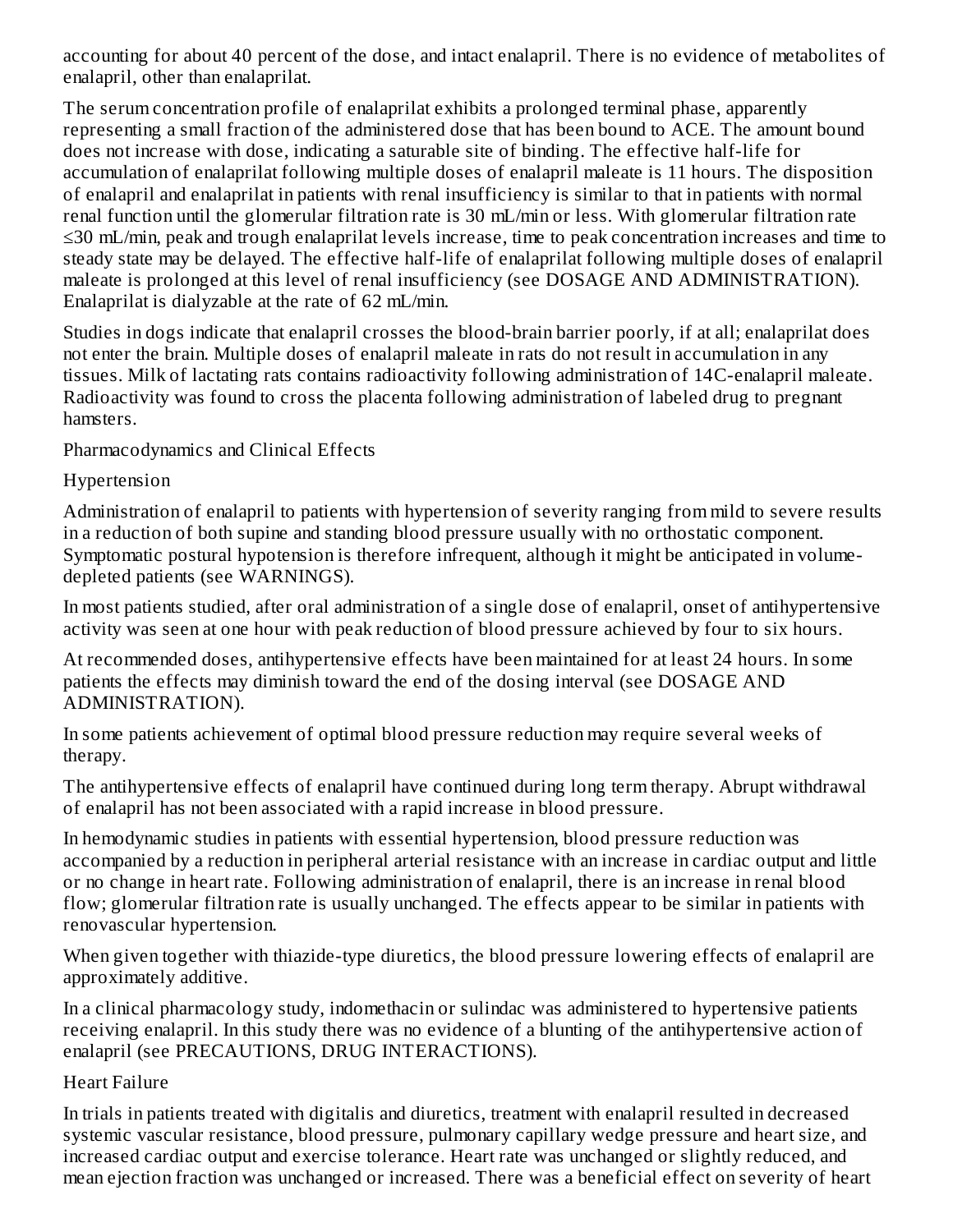failure as measured by the New York Heart Association (NYHA) classification and on symptoms of dyspnea and fatigue. Hemodynamic effects were observed after the first dose, and appeared to be maintained in uncontrolled studies lasting as long as four months. Effects on exercise tolerance, heart size, and severity and symptoms of heart failure were observed in placebo-controlled studies lasting from eight weeks to over one year.

#### Heart Failure, Mortality Trials

In a multicenter, placebo-controlled clinical trial, 2,569 patients with all degrees of symptomatic heart failure and ejection fraction ≤35 percent were randomized to placebo or enalapril and followed for up to 55 months (SOLVD-Treatment). Use of enalapril was associated with an 11 percent reduction in allcause mortality and a 30 percent reduction in hospitalization for heart failure. Diseases that excluded patients from enrollment in the study included severe stable angina (>2 attacks/day), hemodynamically significant valvular or outflow tract obstruction, renal failure (creatinine >2.5 mg/dL), cerebral vascular disease (e.g., significant carotid artery disease), advanced pulmonary disease, malignancies, active myocarditis and constrictive pericarditis. The mortality benefit associated with enalapril does not appear to depend upon digitalis being present.

A second multicenter trial used the SOLVD protocol for study of asymptomatic or minimally symptomatic patients. SOLVD-Prevention patients, who had left ventricular ejection fraction ≤35% and no history of symptomatic heart failure, were randomized to placebo (n=2117) or enalapril (n=2111) and followed for up to 5 years. The majority of patients in the SOLVD-Prevention trial had a history of ischemic heart disease. A history of myocardial infarction was present in 80 percent of patients, current angina pectoris in 34 percent, and a history of hypertension in 37 percent. No statistically significant mortality effect was demonstrated in this population. Enalapril-treated subjects had 32% fewer first hospitalizations for heart failure, and 32% fewer total heart failure hospitalizations. Compared to placebo, 32 percent fewer patients receiving enalapril developed symptoms of overt heart failure. Hospitalizations for cardiovascular reasons were also reduced. There was an insignificant reduction in hospitalizations for any cause in the enalapril treatment group (for enalapril vs. placebo, respectively, 1166 vs. 1201 first hospitalizations, 2649 vs. 2840 total hospitalizations), although the study was not powered to look for such an effect.

The SOLVD-Prevention trial was not designed to determine whether treatment of asymptomatic patients with low ejection fraction would be superior, with respect to preventing hospitalization, to closer follow-up and use of enalapril at the earliest sign of heart failure. However, under the conditions of follow-up in the SOLVD-Prevention trial (every 4 months at the study clinic; personal physician as needed), 68% of patients on placebo who were hospitalized for heart failure had no prior symptoms recorded which would have signaled initiation of treatment.

The SOLVD-Prevention trial was also not designed to show whether enalapril modified the progression of underlying heart disease.

In another multicenter, placebo-controlled trial (CONSENSUS) limited to patients with NYHA Class IV congestive heart failure and radiographic evidence of cardiomegaly, use of enalapril was associated with improved survival. The results are shown in the following table.

```
SURVIVAL (%)
```

```
Six Months
One Year
Enalapril Maleate (n=127)
74
64
Placebo (n=126)
56
48
```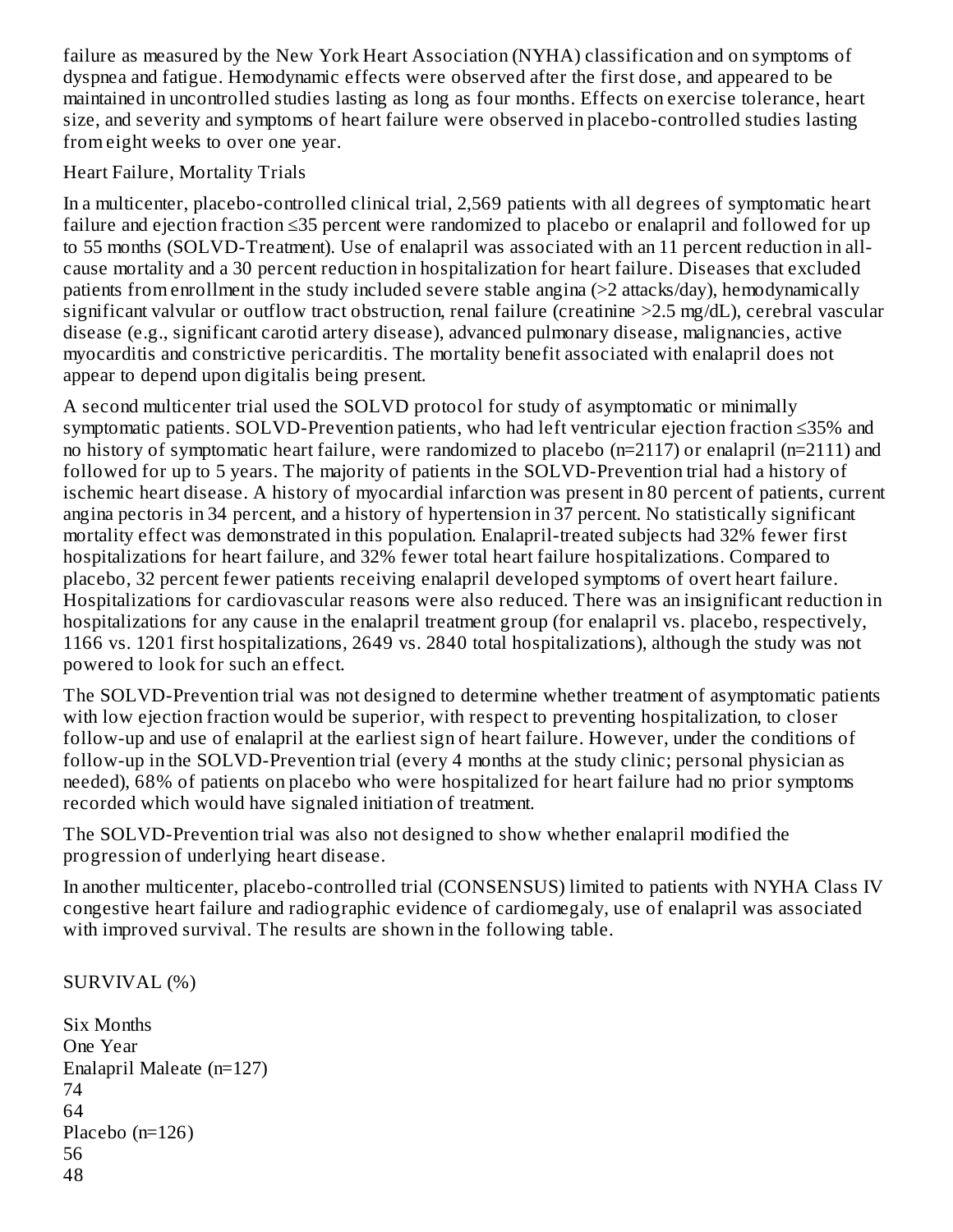#### Clinical Pharmacology in Pediatric Patients

A multiple dose pharmacokinetic study was conducted in 40 hypertensive male and female pediatric patients aged 2 months to ≤16 years following daily oral administration of 0.07 to 0.14 mg/kg enalapril maleate. At steady state, the mean effective half-life for accumulation of enalaprilat was 14 hours and the mean urinary recovery of total enalapril and enalaprilat in 24 hours was 68% of the administered dose. Conversion of enalapril to enalaprilat was in the range of 63-76%. The overall results of this study indicate that the pharmacokinetics of enalapril in hypertensive children aged 2 months to ≤16 years are consistent across the studied age groups and consistent with pharmacokinetic historic data in healthy adults.

In a clinical study involving 110 hypertensive pediatric patients 6 to 16 years of age, patients who weighed <50 kg received either 0.625, 2.5 or 20 mg of enalapril daily and patients who weighed ≥50 kg received either 1.25, 5, or 40 mg of enalapril daily. Enalapril administration once daily lowered trough blood pressure in a dose-dependent manner. The dose-dependent antihypertensive efficacy of enalapril was consistent across all subgroups (age, Tanner stage, gender, race). However, the lowest doses studied, 0.625 mg and 1.25 mg, corresponding to an average of 0.02 mg/kg once daily, did not appear to offer consistent antihypertensive efficacy. In this study, enalapril maleate was generally well tolerated.

In the above pediatric studies, enalapril maleate was given as tablets of enalapril maleate and for those children and infants who were unable to swallow tablets or who required a lower dose than is available in tablet form, enalapril was administered in a suspension formulation (see Preparation of Suspension under DOSAGE AND ADMINISTRATION).

## Hypertension

Enalapril maleate is indicated for the treatment of hypertension.

Enalapril maleate is effective alone or in combination with other antihypertensive agents, especially thiazide-type diuretics. The blood pressure lowering effects of enalapril maleate and thiazides are approximately additive.

## Heart Failure

Enalapril maleate is indicated for the treatment of symptomatic congestive heart failure, usually in combination with diuretics and digitalis. In these patients enalapril maleate improves symptoms, increases survival, and decreases the frequency of hospitalization (see CLINICAL PHARMACOLOGY, HEART FAILURE, MORTALITY TRIALS for details and limitations of survival trials).

## Asymptomatic Left Ventricular Dysfunction

In clinically stable asymptomatic patients with left ventricular dysfunction (ejection fraction ≤35 percent), enalapril maleate decreases the rate of development of overt heart failure and decreases the incidence of hospitalization for heart failure (see CLINICAL PHARMACOLOGY, HEART FAILURE, MORTALITY TRIALS for details and limitations of survival trials).

In using enalapril maleate consideration should be given to the fact that another angiotensin converting enzyme inhibitor, captopril, has caused agranulocytosis, particularly in patients with renal impairment or collagen vascular disease, and that available data are insufficient to show that enalapril maleate does not have a similar risk (see WARNINGS).

In considering use of enalapril maleate it should be noted that in controlled clinical trials ACE inhibitors have an effect on blood pressure that is less in black patients than in non-blacks. In addition, it should be noted that black patients receiving ACE inhibitors have been reported to have a higher incidence of angioedema compared to non-blacks (see WARNINGS, HEAD AND NECK ANGIOEDEMA).

Enalapril maleate is contraindicated in patients who are hypersensitive to this product and in patients with a history of angioedema related to previous treatment with an angiotensin converting enzyme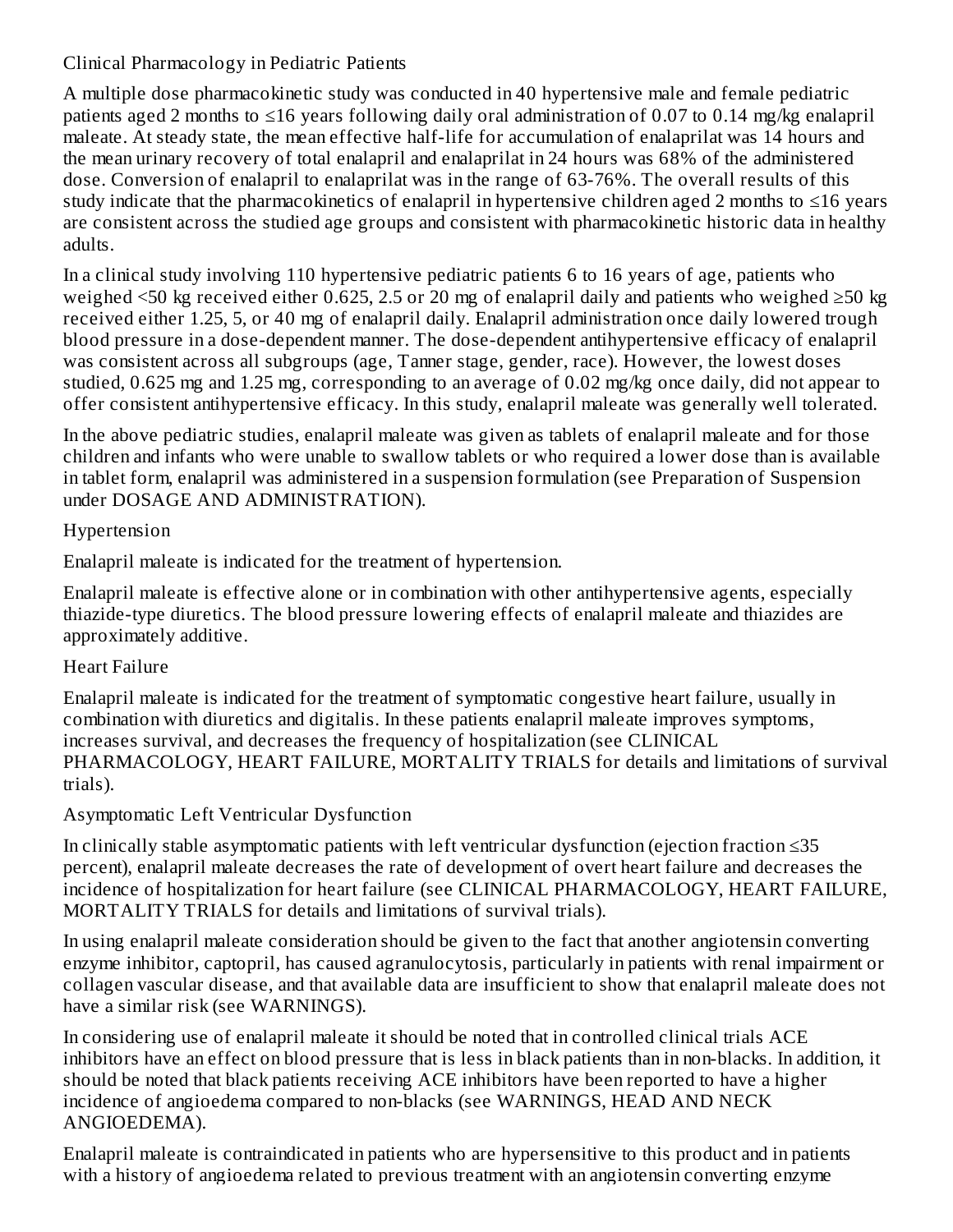inhibitor and in patients with hereditary or idiopathic angioedema.

Do not coadminister aliskiren with enalapril maleate in patients with diabetes (see PRECAUTIONS, DRUG INTERACTIONS).

Anaphylactoid and Possibly Related Reactions

Presumably because angiotensin-converting enzyme inhibitors affect the metabolism of eicosanoids and polypeptides, including endogenous bradykinin, patients receiving ACE inhibitors (including enalapril maleate) may be subject to a variety of adverse reactions, some of them serious.

## Head and Neck Angioedema

Angioedema of the face, extremities, lips, tongue, glottis and/or larynx has been reported in patients treated with angiotensin converting enzyme inhibitors, including enalapril maleate. This may occur at any time during treatment. In such cases enalapril maleate should be promptly discontinued and appropriate therapy and monitoring should be provided until complete and sustained resolution of signs and symptoms has occurred. In instances where swelling has been confined to the face and lips the condition has generally resolved without treatment, although antihistamines have been useful in relieving symptoms. Angioedema associated with laryngeal edema may be fatal. Where there is involvement of the tongue, glottis or larynx, likely to cause airway obstruction, appropriate therapy, e.g., subcutaneous epinephrine solution 1:1000 (0.3 mL to 0.5 mL) and/or measures necessary to ensure a patent airway, should be promptly provided (see ADVERSE REACTIONS).

Intestinal Angioedema: Intestinal angioedema has been reported in patients treated with ACE inhibitors. These patients presented with abdominal pain (with or without nausea or vomiting); in some cases there was no prior history of facial angioedema and C-1 esterase levels were normal. The angioedema was diagnosed by procedures including abdominal CT scan or ultrasound, or at surgery, and symptoms resolved after stopping the ACE inhibitor. Intestinal angioedema should be included in the differential diagnosis of patients on ACE inhibitors presenting with abdominal pain.

Patients with a history of angioedema unrelated to ACE inhibitor therapy may be at increased risk of angioedema while receiving an ACE inhibitor (see also INDICATIONS AND USAGE and CONTRAINDICATIONS).

Anaphylactoid reactions during desensitization

Two patients undergoing desensitizing treatment with hymenoptera venom while receiving ACE inhibitors sustained life-threatening anaphylactoid reactions. In the same patients, these reactions were avoided when ACE inhibitors were temporarily withheld, but they reappeared upon inadvertent rechallenge.

Anaphylactoid reactions during membrane exposure

Anaphylactoid reactions have been reported in patients dialyzed with high-flux membranes and treated concomitantly with an ACE inhibitor. Anaphylactoid reactions have also been reported in patients undergoing low-density lipoprotein apheresis with dextran sulfate absorption.

## Hypotension

Excessive hypotension is rare in uncomplicated hypertensive patients treated with enalapril maleate alone. Patients with heart failure given enalapril maleate commonly have some reduction in blood pressure, especially with the first dose, but discontinuation of therapy for continuing symptomatic hypotension usually is not necessary when dosing instructions are followed; caution should be observed when initiating therapy (see DOSAGE AND ADMINISTRATION). Patients at risk for excessive hypotension, sometimes associated with oliguria and/or progressive azotemia, and rarely with acute renal failure and/or death, include those with the following conditions or characteristics: heart failure, hyponatremia, high dose diuretic therapy, recent intensive diuresis or increase in diuretic dose, renal dialysis, or severe volume and/or salt depletion of any etiology. It may be advisable to eliminate the diuretic (except in patients with heart failure), reduce the diuretic dose or increase salt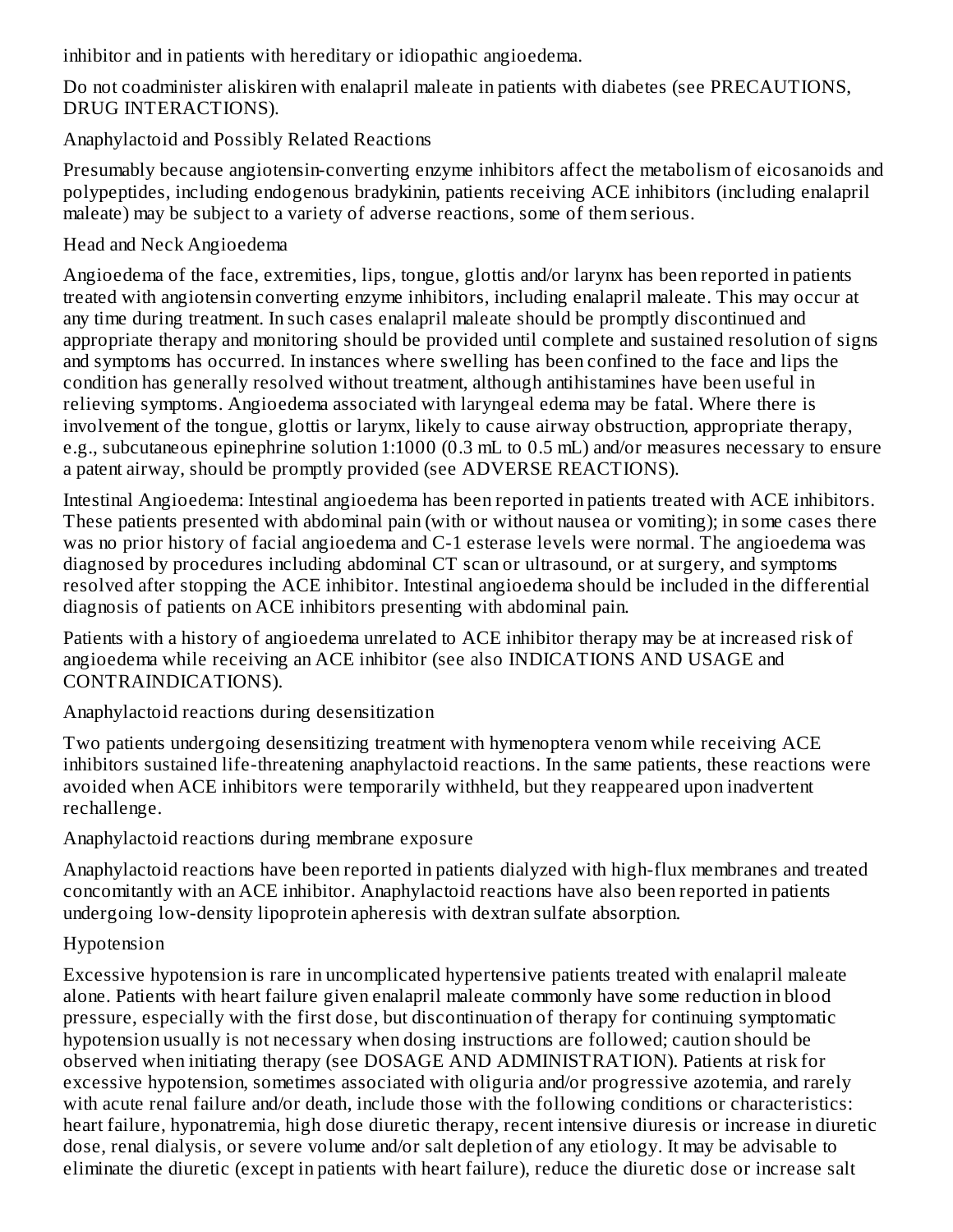intake cautiously before initiating therapy with enalapril maleate in patients at risk for excessive hypotension who are able to tolerate such adjustments (see PRECAUTIONS, DRUG INTERACTIONS and ADVERSE REACTIONS). In patients at risk for excessive hypotension, therapy should be started under very close medical supervision and such patients should be followed closely for the first two weeks of treatment and whenever the dose of enalapril and/or diuretic is increased. Similar considerations may apply to patients with ischemic heart or cerebrovascular disease, in whom an excessive fall in blood pressure could result in a myocardial infarction or cerebrovascular accident.

If excessive hypotension occurs, the patient should be placed in the supine position and, if necessary, receive an intravenous infusion of normal saline. A transient hypotensive response is not a contraindication to further doses of enalapril maleate, which usually can be given without difficulty once the blood pressure has stabilized. If symptomatic hypotension develops, a dose reduction or discontinuation of enalapril maleate or concomitant diuretic may be necessary.

#### Neutropenia/Agranulocytosis

Another angiotensin converting enzyme inhibitor, captopril, has been shown to cause agranulocytosis and bone marrow depression, rarely in uncomplicated patients but more frequently in patients with renal impairment especially if they also have a collagen vascular disease. Available data from clinical trials of enalapril are insufficient to show that enalapril does not cause agranulocytosis at similar rates. Marketing experience has revealed cases of neutropenia or agranulocytosis in which a causal relationship to enalapril cannot be excluded. Periodic monitoring of white blood cell counts in patients with collagen vascular disease and renal disease should be considered.

#### Hepatic Failure

Rarely, ACE inhibitors have been associated with a syndrome that starts with cholestatic jaundice and progresses to fulminant hepatic necrosis, and (sometimes) death. The mechanism of this syndrome is not understood. Patients receiving ACE inhibitors who develop jaundice or marked elevations of hepatic enzymes should discontinue the ACE inhibitor and receive appropriate medical follow-up.

## Fetal toxicity

## Pregnancy category D

Use of drugs that act on the renin-angiotensin system during the second and third trimesters of pregnancy reduces fetal renal function and increases fetal and neonatal morbidity and death. Resulting oligohydramnios can be associated with fetal lung hypoplasia and skeletal deformations. Potential neonatal adverse effects include skull hypoplasia, anuria, hypotension, renal failure, and death. When pregnancy is detected, discontinue enalapril maleate tablets as soon as possible. These adverse outcomes are usually associated with use of these drugs in the second and third trimester of pregnancy. Most epidemiologic studies examining fetal abnormalities after exposure to antihypertensive use in the first trimester have not distinguished drugs affecting the renin-angiotensin system from other antihypertensive agents. Appropriate management of maternal hypertension during pregnancy is important to optimize outcomes for both mother and fetus.

In the unusual case that there is no appropriate alternative to therapy with drugs affecting the reninangiotensin system for a particular patient, apprise the mother of the potential risk to the fetus. Perform serial ultrasound examinations to assess the intra-amniotic environment. If oligohydramnios is observed, discontinue enalapril maleate tablets, unless it is considered lifesaving for the mother. Fetal testing may be appropriate, based on the week of pregnancy. Patients and physicians should be aware, however, that oligohydramnios may not appear until after the fetus has sustained irreversible injury. Closely observe infants with histories of in utero exposure to enalapril maleate tablets for hypotension, oliguria, and hyperkalemia [see PRECAUTIONS, PEDIATRIC USE].

No teratogenic effects of enalapril were seen in studies of pregnant rats and rabbits. On a body surface area basis, the doses used were 57 times and 12 times, respectively, the maximum recommended human daily dose (MRHDD).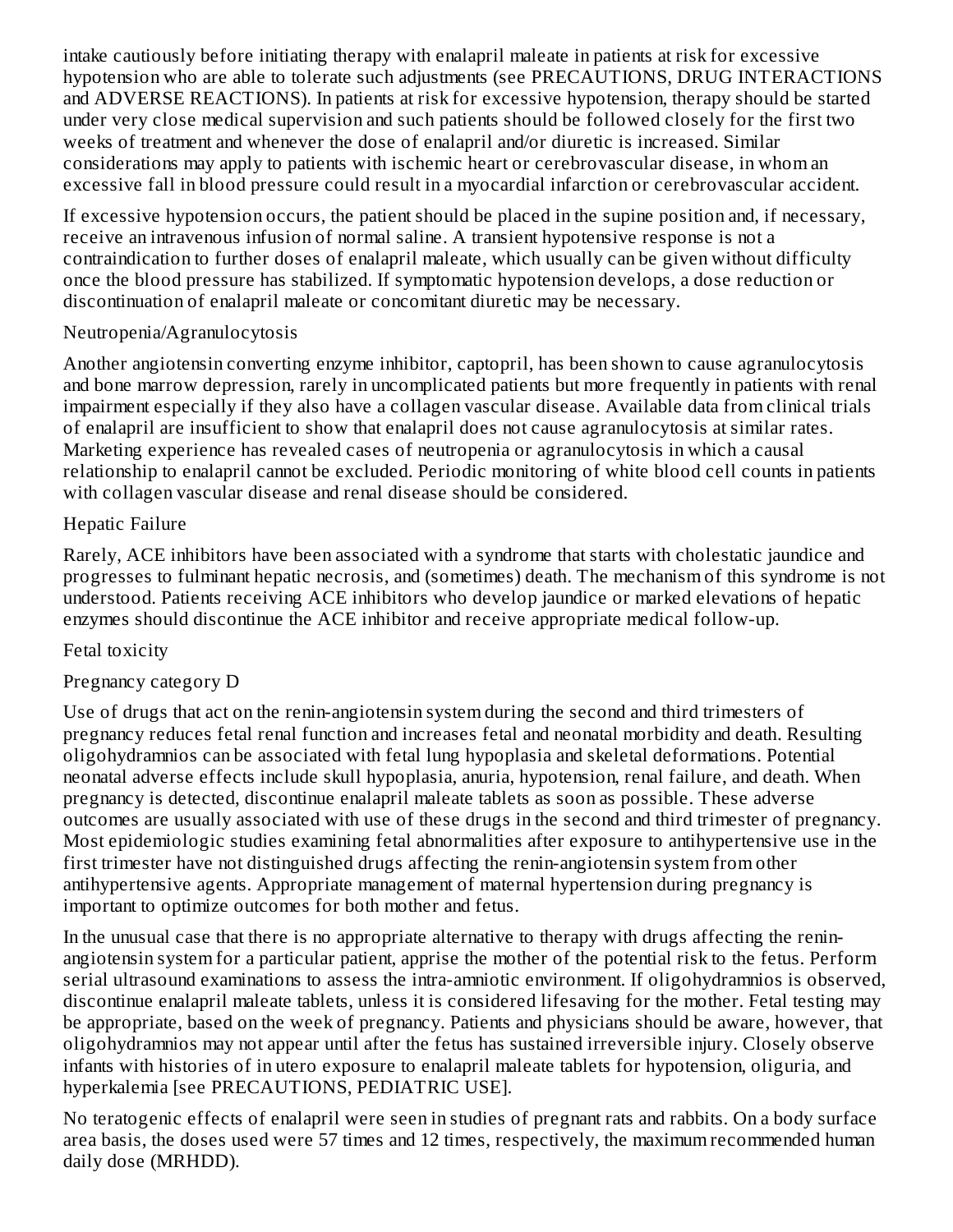## General

Aortic Stenosis/Hypertrophic Cardiomyopathy:

As with all vasodilators, enalapril should be given with caution to patients with obstruction in the outflow tract of the left ventricle.

## Impaired Renal Function:

As a consequence of inhibiting the renin-angiotensin-aldosterone system, changes in renal function may be anticipated in susceptible individuals. In patients with severe heart failure whose renal function may depend on the activity of the renin-angiotensin-aldosterone system, treatment with angiotensin converting enzyme inhibitors, including enalapril maleate, may be associated with oliguria and/or progressive azotemia and rarely with acute renal failure and/or death [see PRECAUTIONS, DRUG INTERACTION].

In clinical studies in hypertensive patients with unilateral or bilateral renal artery stenosis, increases in blood urea nitrogen and serum creatinine were observed in 20 percent of patients. These increases were almost always reversible upon discontinuation of enalapril and/or diuretic therapy. In such patients renal function should be monitored during the first few weeks of therapy.

Some patients with hypertension or heart failure with no apparent pre-existing renal vascular disease have developed increases in blood urea and serum creatinine, usually minor and transient, especially when enalapril maleate has been given concomitantly with a diuretic. This is more likely to occur in patients with pre-existing renal impairment. Dosage reduction and/or discontinuation of the diuretic and/or enalapril maleate may be required.

Evaluation of patients with hypertension or heart failure should always include assessment of renal function (see DOSAGE AND ADMINISTRATION).

Hyperkalemia:

Elevated serum potassium (greater than 5.7 mEq/L) was observed in approximately one percent of hypertensive patients in clinical trials. In most cases these were isolated values which resolved despite continued therapy. Hyperkalemia was a cause of discontinuation of therapy in 0.28 percent of hypertensive patients. In clinical trials in heart failure, hyperkalemia was observed in 3.8 percent of patients but was not a cause for discontinuation.

Risk factors for the development of hyperkalemia include renal insufficiency, diabetes mellitus, and the concomitant use of potassium-sparing diuretics, potassium supplements and/or potassium-containing salt substitutes, which should be used cautiously, if at all, with enalapril maleate (see DRUG INTERACTIONS).

Cough:

Presumably due to the inhibition of the degradation of endogenous bradykinin, persistent nonproductive cough has been reported with all ACE inhibitors, always resolving after discontinuation of therapy. ACE inhibitor-induced cough should be considered in the differential diagnosis of cough.

## Surgery/Anesthesia:

In patients undergoing major surgery or during anesthesia with agents that produce hypotension, enalapril may block angiotensin II formation secondary to compensatory renin release. If hypotension occurs and is considered to be due to this mechanism, it can be corrected by volume expansion.

## Information for Patients

## Angioedema:

Angioedema, including laryngeal edema, may occur at any time during treatment with angiotensin converting enzyme inhibitors, including enalapril. Patients should be so advised and told to report immediately any signs or symptoms suggesting angioedema (swelling of face, extremities, eyes, lips,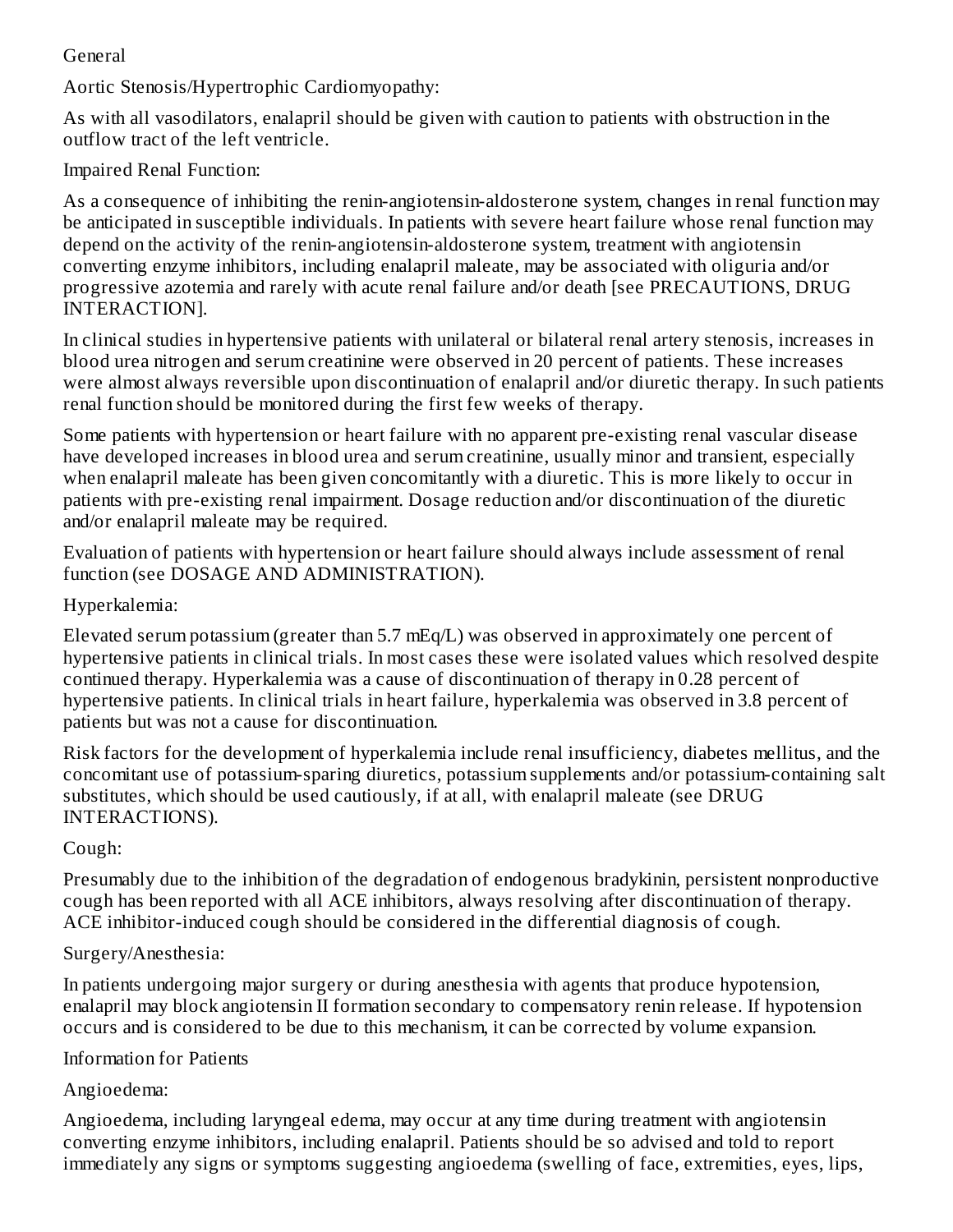tongue, difficulty in swallowing or breathing) and to take no more drug until they have consulted with the prescribing physician.

Hypotension:

Patients should be cautioned to report light headedness, especially during the first few days of therapy. If actual syncope occurs, the patients should be told to discontinue the drug until they have consulted with the prescribing physician. All patients should be cautioned that excessive perspiration and dehydration may lead to an excessive fall in blood pressure because of reduction in fluid volume. Other causes of volume depletion such as vomiting or diarrhea may also lead to a fall in blood pressure; patients should be advised to consult with the physician.

#### Hyperkalemia:

Patients should be told not to use salt substitutes containing potassium without consulting their physician.

#### Neutropenia:

Patients should be told to report promptly any indication of infection (e.g., sore throat, fever) which may be a sign of neutropenia.

#### Pregnancy:

Female patients of childbearing age should be told about the consequences of exposure to enalapril maleate tablets during pregnancy. Discuss treatment options with women planning to become pregnant. Patients should be asked to report pregnancies to their physicians as soon as possible.

NOTE: As with many other drugs, certain advice to patients being treated with enalapril is warranted. This information is intended to aid in the safe and effective use of this medication. It is not a disclosure of all possible adverse or intended effects.

Drug Interactions

Dual Blockade of the Renin-Angiotensin System (RAS)

Dual blockade of the RAS with angiotensin receptor blockers, ACE inhibitors, or aliskiren is associated with increased risks of hypotension, hyperkalemia, and changes in renal function (including acute renal failure) compared to monotherapy. Most patients receiving the combination of two RAS inhibitors do not obtain any additional benefit compared to monotherapy. In general, avoid combined use of RAS inhibitors. Closely monitor blood pressure, renal function, and electrolytes in patients on enalapril maleate tablets and other agents that affect the RAS.

Do not coadminister aliskiren with enalapril maleate in patients with diabetes. Avoid use of aliskiren with enalapril maleate in patients with renal impairment (GFR <60 mL/min).

Hypotension - Patients on Diuretic Therapy:

Patients on diuretics and especially those in whom diuretic therapy was recently instituted, may occasionally experience an excessive reduction of blood pressure after initiation of therapy with enalapril. The possibility of hypotensive effects with enalapril can be minimized by either discontinuing the diuretic or increasing the salt intake prior to initiation of treatment with enalapril. If it is necessary to continue the diuretic, provide close medical supervision after the initial dose for at least two hours and until blood pressure has stabilized for at least an additional hour (see WARNINGS and DOSAGE AND ADMINISTRATION).

Agents Causing Renin Release:

The antihypertensive effect of enalapril maleate is augmented by antihypertensive agents that cause renin release (e.g., diuretics).

Non-Steroidal Anti-Inflammatory Agents including Selective Cyclooxygenase-2 Inhibitors (COX-2 Inhibitors)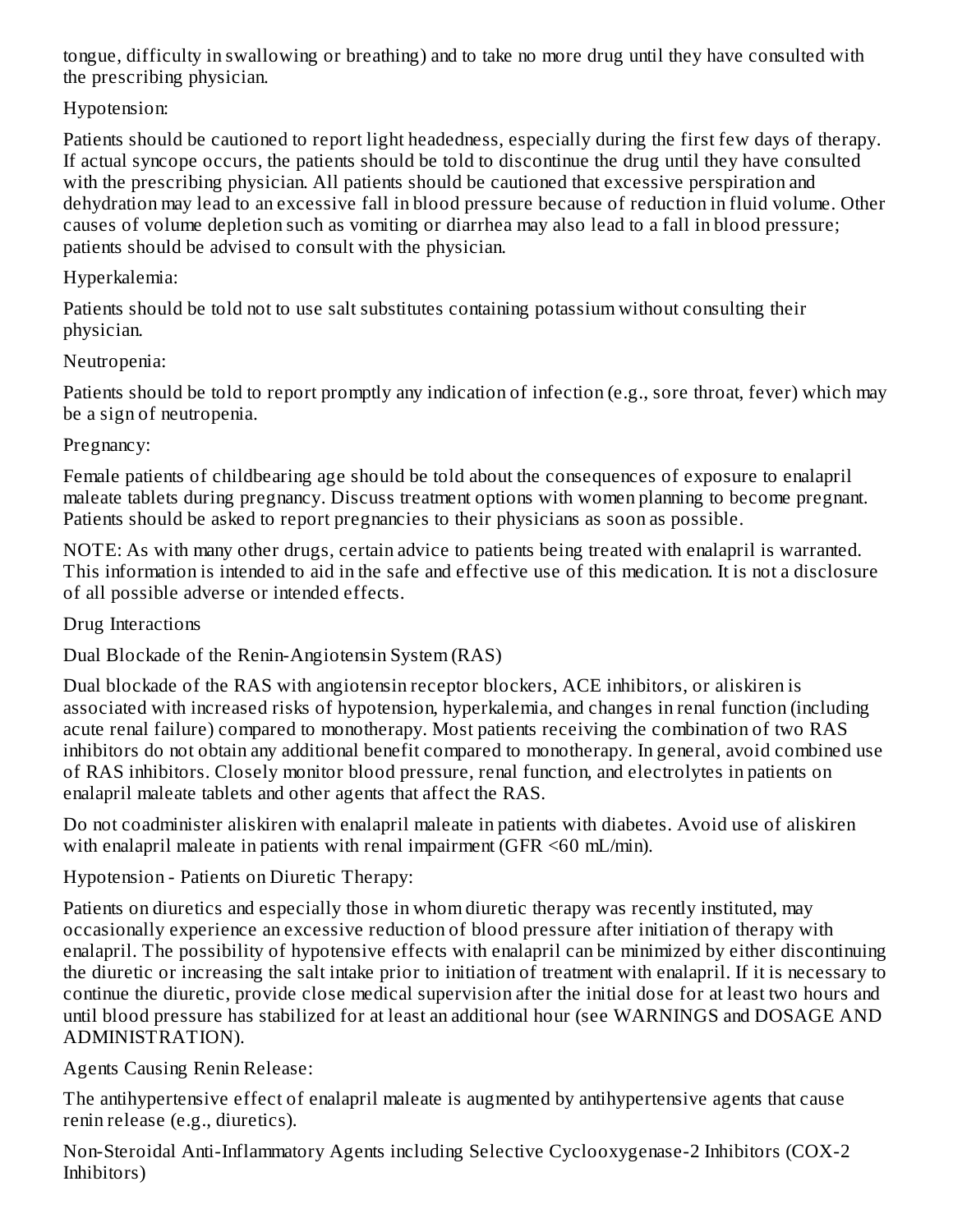In patients who are elderly, volume-depleted (including those on diuretic therapy), or with compromised renal function, co-administration of NSAIDs, including selective COX-2 inhibitors, with ACE inhibitors, including enalapril, may result in deterioration of renal function, including possible acute renal failure. These effects are usually reversible. Monitor renal function periodically in patients receiving enalapril and NSAID therapy.

In a clinical pharmacology study, indomethacin or sulindac was administered to hypertensive patients receiving enalapril maleate. In this study there was no evidence of a blunting of the antihypertensive action of enalapril maleate. However, reports suggest that NSAIDs may diminish the antihypertensive effect of ACE inhibitors.

Other Cardiovascular Agents:

Enalapril maleate has been used concomitantly with beta adrenergic-blocking agents, methyldopa, nitrates, calcium-blocking agents, hydralazine, prazosin and digoxin without evidence of clinically significant adverse interactions.

Agents Increasing Serum Potassium:

Enalapril maleate attenuates potassium loss caused by thiazide-type diuretics. Potassium-sparing diuretics (e.g., spironolactone, triamterene, or amiloride), potassium supplements, or potassiumcontaining salt substitutes may lead to significant increases in serum potassium. Therefore, if concomitant use of these agents is indicated because of demonstrated hypokalemia, they should be used with caution and with frequent monitoring of serum potassium. Potassium sparing agents should generally not be used in patients with heart failure receiving enalapril maleate.

## Lithium:

Lithium toxicity has been reported in patients receiving lithium concomitantly with drugs which cause elimination of sodium, including ACE inhibitors. A few cases of lithium toxicity have been reported in patients receiving concomitant enalapril maleate and lithium and were reversible upon discontinuation of both drugs. It is recommended that serum lithium levels be monitored frequently if enalapril is administered concomitantly with lithium.

## Gold:

Nitritoid reactions (symptoms include facial flushing, nausea, vomiting and hypotension) have been reported rarely in patients on therapy with injectable gold (sodium aurothiomalate) and concomitant ACE inhibitor therapy including enalapril maleate.

Carcinogenesis, Mutagenesis, Impairment of Fertility

There was no evidence of a tumorigenic effect when enalapril was administered for 106 weeks to male and female rats at doses up to 90 mg/kg/day or for 94 weeks to male and female mice at doses up to 90 and 180 mg/kg/day, respectively. These doses are 26 times (in rats and female mice) and 13 times (in male mice) the maximum recommended human daily dose (MRHDD) when compared on a body surface area basis.

Neither enalapril maleate nor the active diacid was mutagenic in the Ames microbial mutagen test with or without metabolic activation. Enalapril was also negative in the following genotoxicity studies: recassay, reverse mutation assay with E. coli, sister chromatid exchange with cultured mammalian cells, and the micronucleus test with mice, as well as in an in vivo cytogenic study using mouse bone marrow.

There were no adverse effects on reproductive performance of male and female rats treated with up to 90 mg/kg/day of enalapril (26 times the MRHDD when compared on a body surface area basis).

Pregnancy

## Nursing Mothers

Enalapril and enalaprilat have been detected in human breast milk. Because of the potential for serious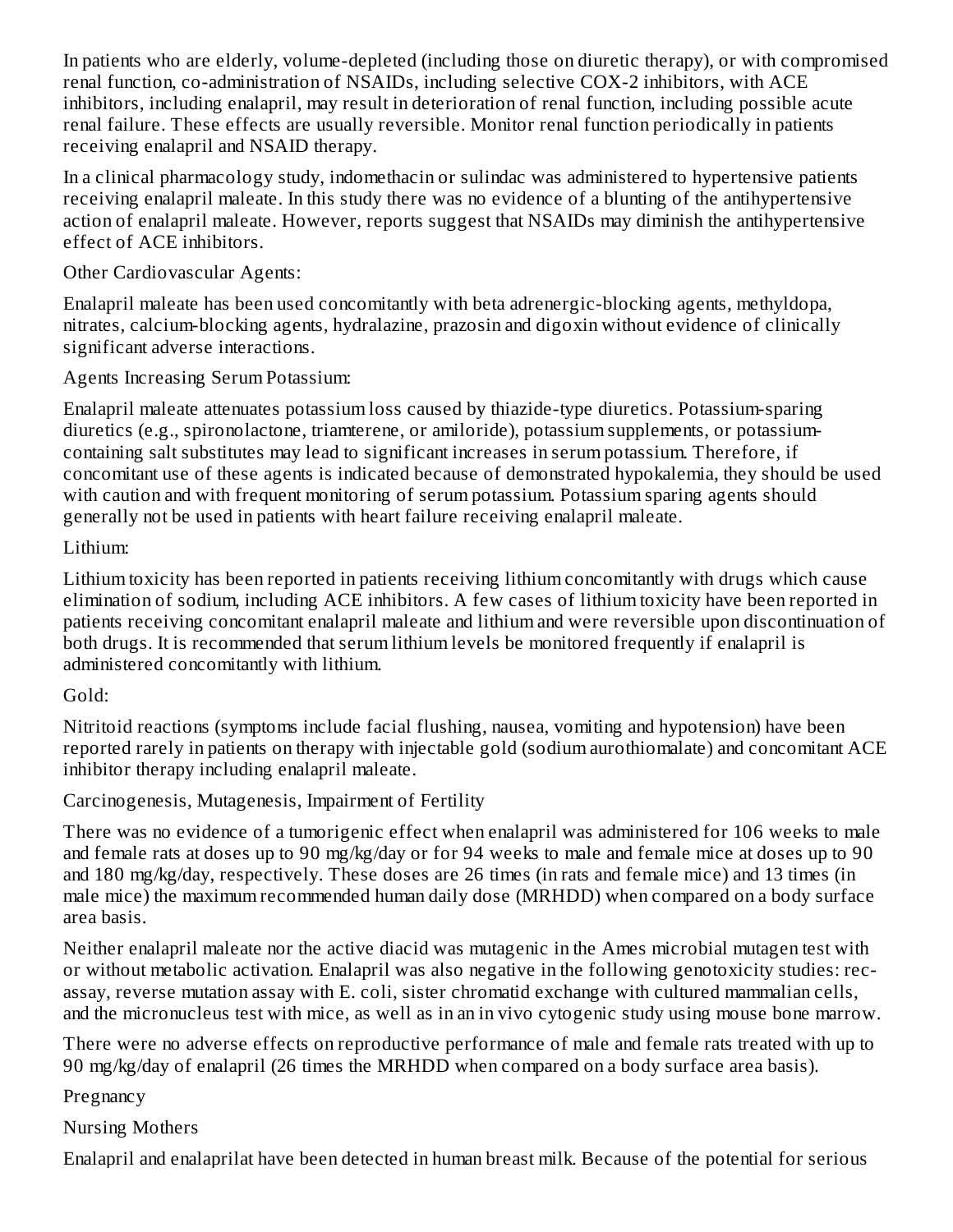adverse reactions in nursing infants from enalapril, a decision should be made whether to discontinue nursing or to discontinue enalapril maleate, taking into account the importance of the drug to the mother.

#### Pediatric Use

Neonates with a history of in utero exposure to enalapril Maleate:

If oliguria or hypotension occurs, direct attention toward support of blood pressure and renal perfusion. Exchange transfusions or dialysis may be required as a means of reversing hypotension and/or substituting for disordered renal function. Enalapril, which crosses the placenta, has been removed from neonatal circulation by peritoneal dialysis with some clinical benefit, and theoretically may be removed by exchange transfusion, although there is no experience with the latter procedure.

Antihypertensive effects of enalapril maleate have been established in hypertensive pediatric patients age 1 month to 16 years. Use of enalapril maleate in these age groups is supported by evidence from adequate and well-controlled studies of enalapril maleate in pediatric and adult patients as well as by published literature in pediatric patients (see CLINICAL PHARMACOLOGY, CLINICAL PHARMACOLOGY IN PEDIATRIC PATIENTS and DOSAGE AND ADMINISTRATION).

Enalapril maleate is not recommended in neonates and in pediatric patients with glomerular filtration rate <30 mL/min/1.73 m2, as no data are available.

Enalapril maleate has been evaluated for safety in more than 10,000 patients, including over 1000 patients treated for one year or more. Enalapril maleate has been found to be generally well tolerated in controlled clinical trials involving 2987 patients.

For the most part, adverse experiences were mild and transient in nature. In clinical trials, discontinuation of therapy due to clinical adverse experiences was required in 3.3 percent of patients with hypertension and in 5.7 percent of patients with heart failure. The frequency of adverse experiences was not related to total daily dosage within the usual dosage ranges. In patients with hypertension the overall percentage of patients treated with enalapril maleate reporting adverse experiences was comparable to placebo.

#### HYPERTENSION

Adverse experiences occurring in greater than one percent of patients with hypertension treated with enalapril maleate in controlled clinical trials are shown below. In patients treated with enalapril maleate, the maximum duration of therapy was three years; in placebo treated patients the maximum duration of therapy was 12 weeks.

Enalapril Maleate  $(n=2314)$ Incidence (discontinuation) Placebo  $(n=230)$ Incidence Body As A Whole

Fatigue  $3.0 \leq 0.1$ 2.6 Orthostatic Effects  $1.2$  (<0.1) 0.0 Asthenia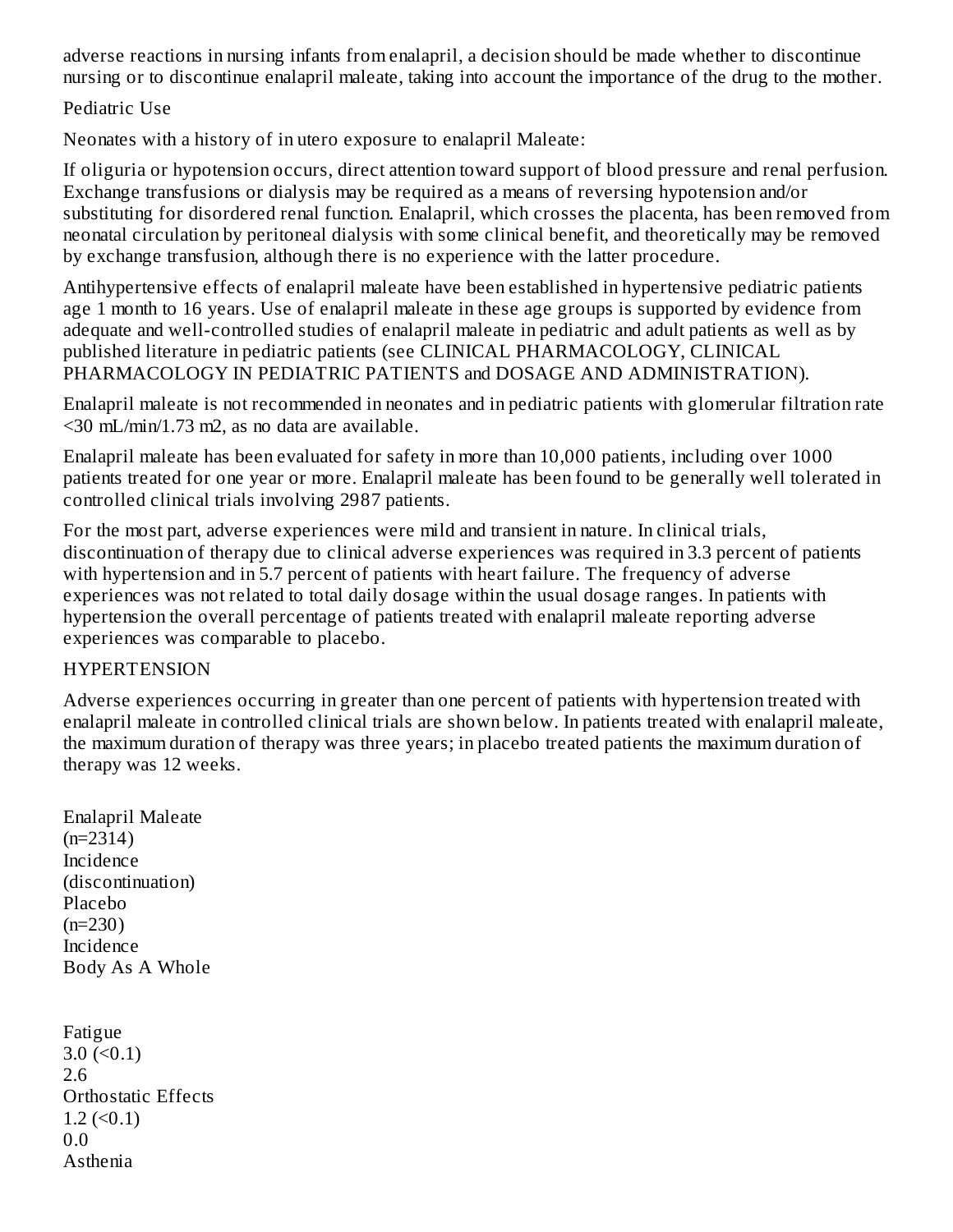1.1 (0.1) 0.9

Digestive

Diarrhea  $1.4$  ( $\leq 0.1$ ) 1.7 Nausea 1.4 (0.2) 1.7

Nervous/Psychiatric

Headache 5.2 (0.3) 9.1 **Dizziness** 4.3 (0.4) 4.3

Respiratory

Cough 1.3 (0.1) 0.9

Skin

Rash 1.4 (0.4) 0.4

#### HEART FAILURE

Adverse experiences occurring in greater than one percent of patients with heart failure treated with enalapril maleate are shown below. The incidences represent the experiences from both controlled and uncontrolled clinical trials (maximum duration of therapy was approximately one year). In the placebo treated patients, the incidences reported are from the controlled trials (maximum duration of therapy is 12 weeks). The percentage of patients with severe heart failure (NYHA Class IV) was 29 percent and 43 percent for patients treated with enalapril maleate and placebo, respectively.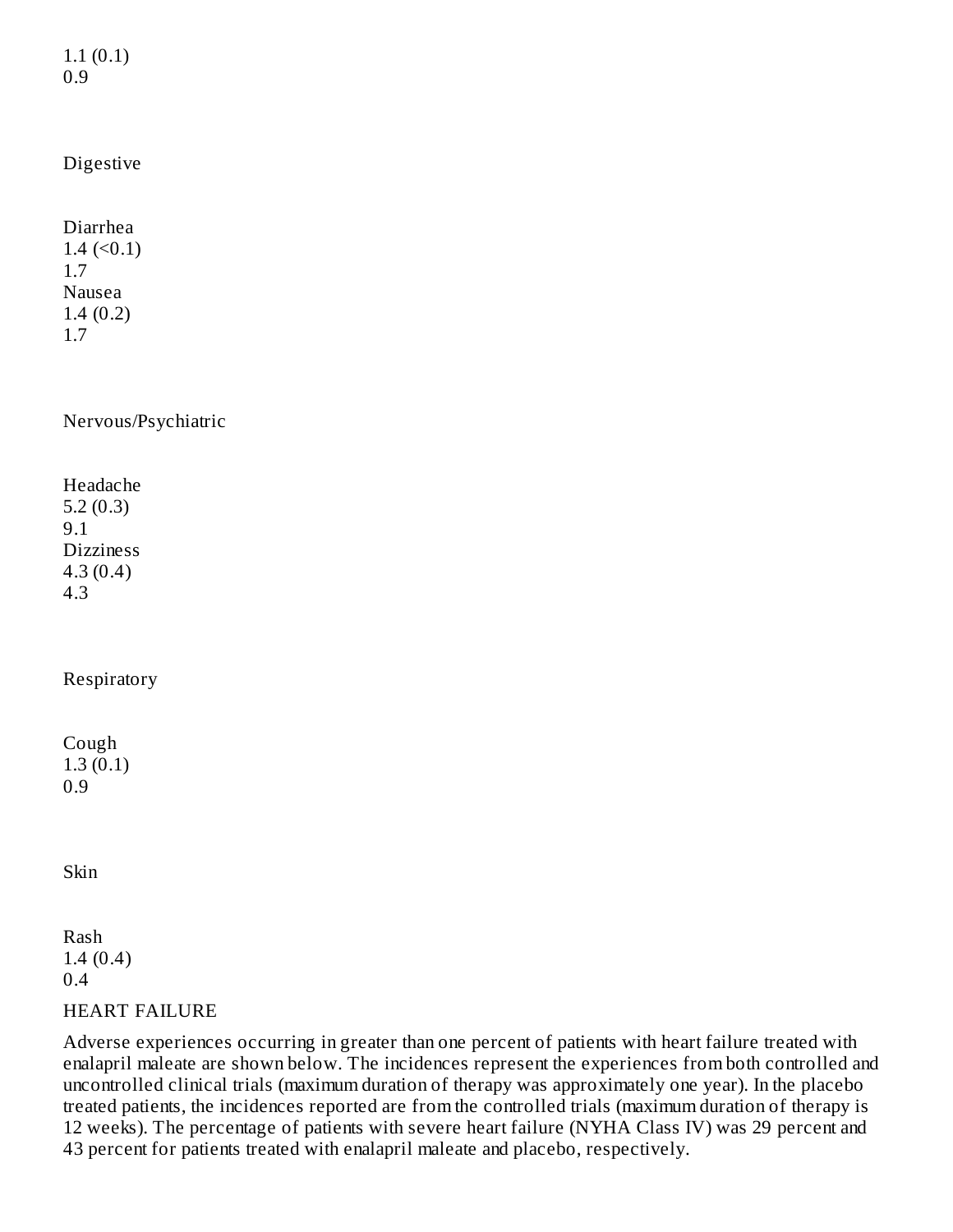Enalapril Maleate  $(n=673)$ Incidence (discontinuation) Placebo  $(n=339)$ Incidence Body As A Whole Orthostatic Effects 2.2 (0.1) 0.3 Syncope 2.2 (0.1) 0.9 Chest Pain 2.1 (0.0) 2.1 Fatigue  $1.8(0.0)$ 1.8 Abdominal Pain 1.6 (0.4) 2.1 Asthenia 1.6 (0.1) 0.3 Cardiovascular Hypotension  $6.7(1.9)$ 0.6 Orthostatic Hypotension 1.6 (0.1) 0.3 Angina Pectoris

1.5 (0.1) 1.8 Myocardial Infarction 1.2 (0.3) 1.8

Digestive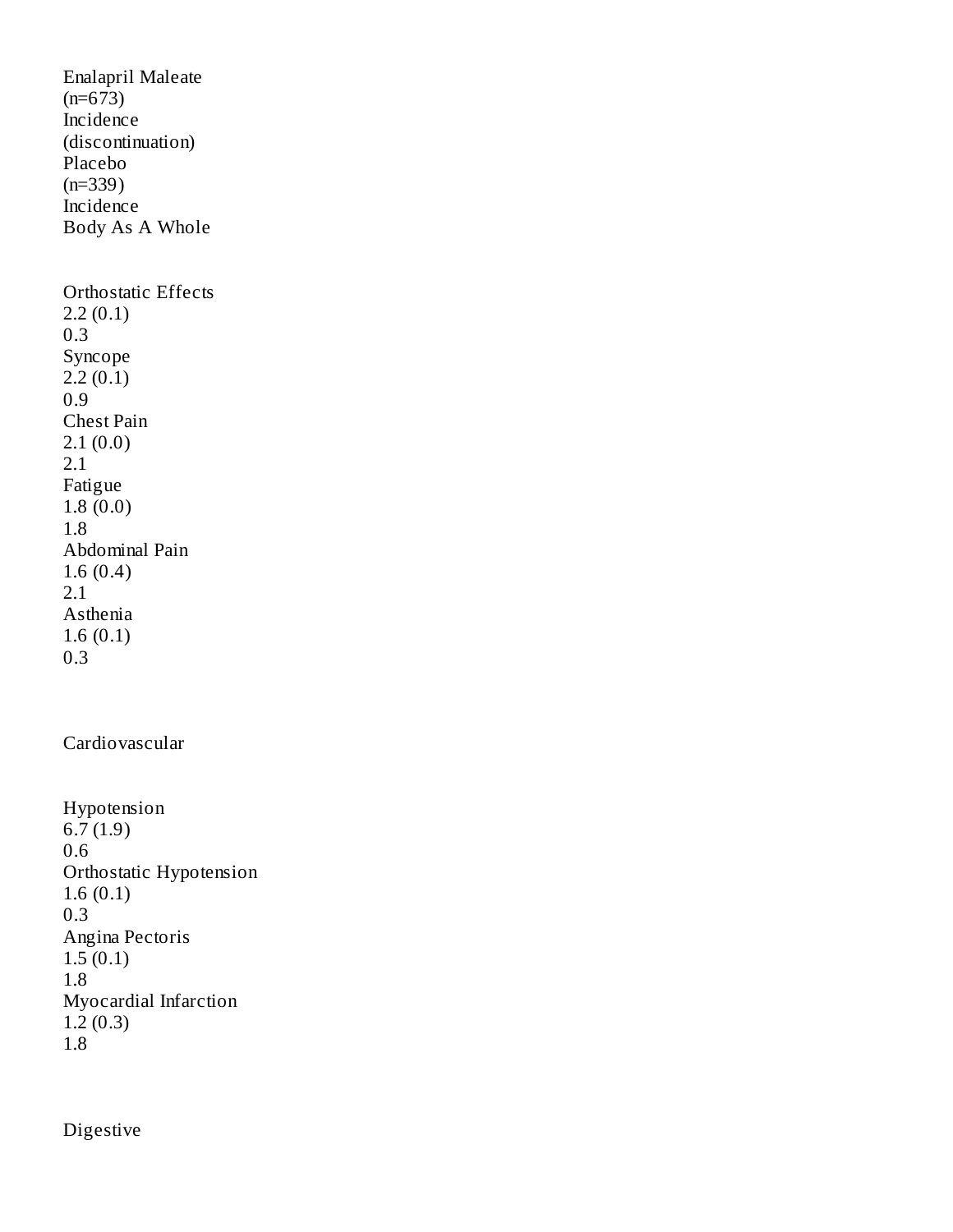Diarrhea 2.1 (0.1) 1.2 Nausea 1.3 (0.1) 0.6 Vomiting  $1.3(0.0)$ 0.9 Nervous/Psychiatric Dizziness 7.9 (0.6) 0.6 Headache 1.8 (0.1) 0.9 Vertigo 1.6 (0.1) 1.2 Respiratory Cough  $2.2(0.0)$ 0.6 Bronchitis 1.3 (0.0) 0.9 Dyspnea  $1.\overline{3} (0.1)$ 0.4 Pneumonia 1.0 (0.0) 2.4 Skin Rash 1.3 (0.0)

2.4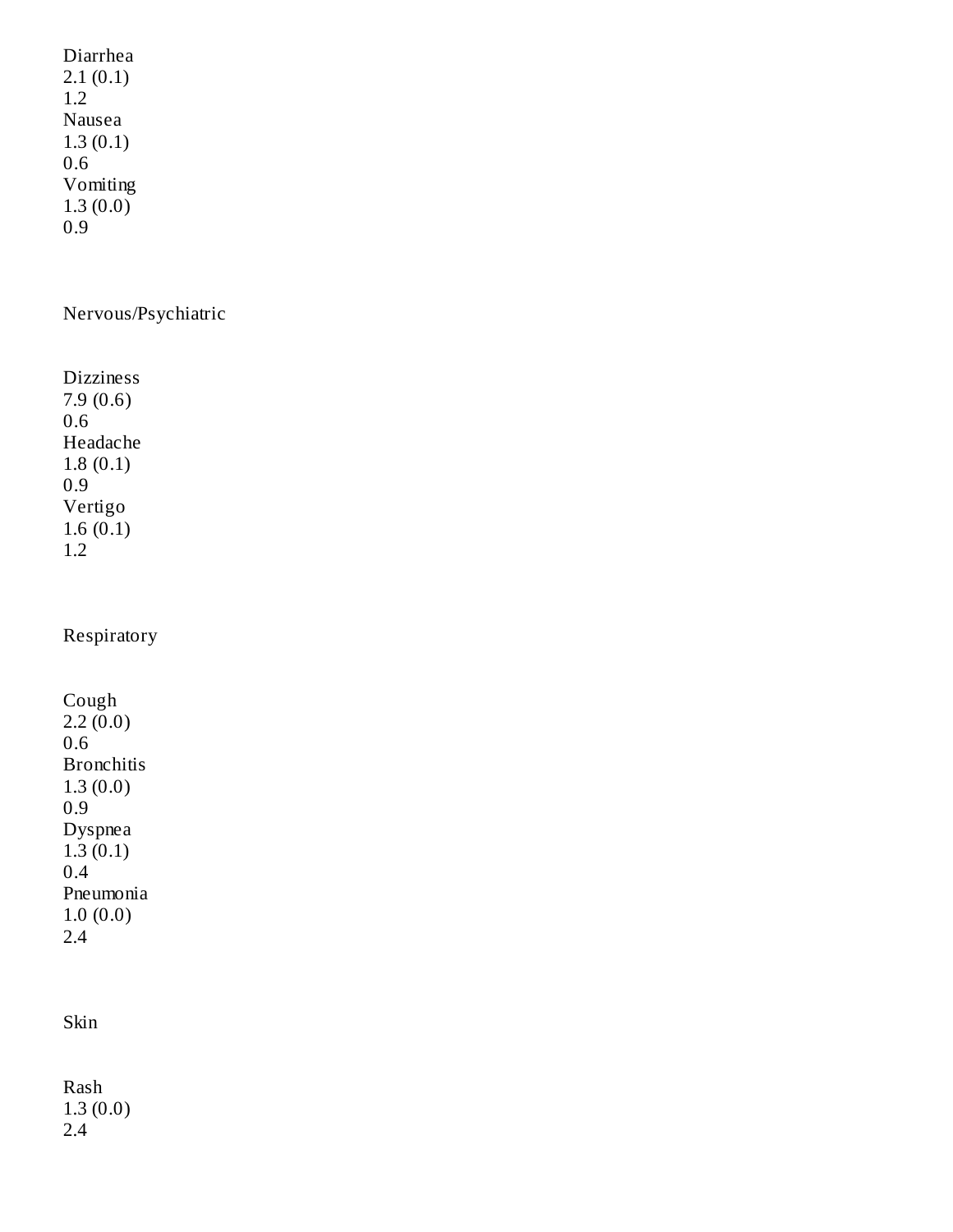## Urogenital

Urinary Tract Infection 1.3 (0.0) 2.4

Other serious clinical adverse experiences occurring since the drug was marketed or adverse experiences occurring in 0.5 to 1.0 percent of patients with hypertension or heart failure in clinical trials are listed below and, within each category, are in order of decreasing severity.

Body As A Whole: Anaphylactoid reactions (see WARNINGS, ANAPHYLACTOID AND POSSIBLY RELATED REACTIONS).

Cardiovascular: Cardiac arrest; myocardial infarction or cerebrovascular accident, possibly secondary to excessive hypotension in high risk patients (see WARNINGS, HYPOTENSION); pulmonary embolism and infarction; pulmonary edema; rhythm disturbances including atrial tachycardia and bradycardia; atrial fibrillation; palpitation, Raynaud's phenomenon.

Digestive: Ileus, pancreatitis, hepatic failure, hepatitis (hepatocellular [proven on rechallenge] or cholestatic jaundice) (see WARNINGS, HEPATIC FAILURE), melena, anorexia, dyspepsia, constipation, glossitis, stomatitis, dry mouth.

Hematologic: Rare cases of neutropenia, thrombocytopenia and bone marrow depression.

Musculoskeletal: Muscle cramps.

Nervous/Psychiatric: Depression, confusion, ataxia, somnolence, insomnia, nervousness, peripheral neuropathy (e.g., paresthesia, dysesthesia), dream abnormality.

Respiratory: Bronchospasm, rhinorrhea, sore throat and hoarseness, asthma, upper respiratory infection, pulmonary infiltrates, eosinophilic pneumonitis.

Skin: Exfoliative dermatitis, toxic epidermal necrolysis, Stevens-Johnson syndrome, pemphigus, herpes zoster, erythema multiforme, urticaria, pruritus, alopecia, flushing, diaphoresis, photosensitivity.

Special Senses: Blurred vision, taste alteration, anosmia, tinnitus, conjunctivitis, dry eyes, tearing.

Urogenital: Renal failure, oliguria, renal dysfunction (see PRECAUTIONS and DOSAGE AND ADMINISTRATION), flank pain, gynecomastia, impotence.

Miscellaneous: A symptom complex has been reported which may include some or all of the following: a positive ANA, an elevated erythrocyte sedimentation rate, arthralgia/arthritis, myalgia/myositis, fever, serositis, vasculitis, leukocytosis, eosinophilia, photosensitivity, rash and other dermatologic manifestations.

Angioedema: Angioedema has been reported in patients receiving enalapril maleate with an incidence higher in black than in non-black patients. Angioedema associated with laryngeal edema may be fatal. If angioedema of the face, extremities, lips, tongue, glottis and/or larynx occurs, treatment with enalapril maleate should be discontinued and appropriate therapy instituted immediately (see WARNINGS).

Hypotension: In the hypertensive patients, hypotension occurred in 0.9 percent and syncope occurred in 0.5 percent of patients following the initial dose or during extended therapy. Hypotension or syncope was a cause for discontinuation of therapy in 0.1 percent of hypertensive patients. In heart failure patients, hypotension occurred in 6.7 percent and syncope occurred in 2.2 percent of patients. Hypotension or syncope was a cause for discontinuation of therapy in 1.9 percent of patients with heart failure (see WARNINGS).

Cough: See PRECAUTIONS, COUGH.

Pediatric Patients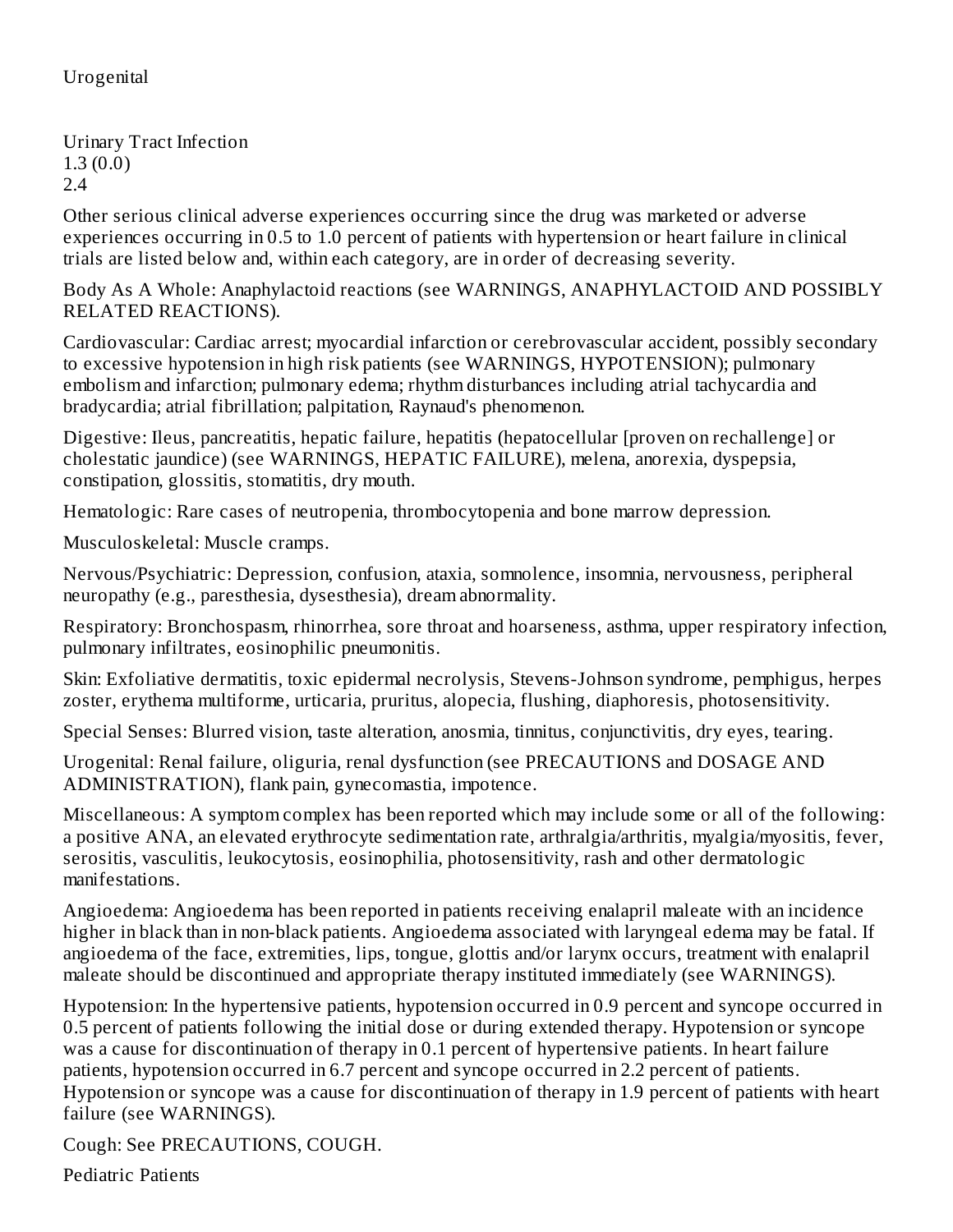The adverse experience profile for pediatric patients appears to be similar to that seen in adult patients.

Clinical Laboratory Test Findings

Serum Electrolytes:

Hyperkalemia (see PRECAUTIONS), hyponatremia.

Creatinine, Blood Urea Nitrogen:

In controlled clinical trials minor increases in blood urea nitrogen and serum creatinine, reversible upon discontinuation of therapy, were observed in about 0.2 percent of patients with essential hypertension treated with enalapril maleate alone. Increases are more likely to occur in patients receiving concomitant diuretics or in patients with renal artery stenosis (see PRECAUTIONS). In patients with heart failure who were also receiving diuretics with or without digitalis, increases in blood urea nitrogen or serum creatinine, usually reversible upon discontinuation of enalapril maleate and/or other concomitant diuretic therapy, were observed in about 11 percent of patients. Increases in blood urea nitrogen or creatinine were a cause for discontinuation in 1.2 percent of patients.

Hematology:

Small decreases in hemoglobin and hematocrit (mean decreases of approximately 0.3 g percent and 1.0 vol percent, respectively) occur frequently in either hypertension or congestive heart failure patients treated with enalapril maleate but are rarely of clinical importance unless another cause of anemia coexists. In clinical trials, less than 0.1 percent of patients discontinued therapy due to anemia. Hemolytic anemia, including cases of hemolysis in patients with G-6-PD deficiency, has been reported; a causal relationship to enalapril cannot be excluded.

Liver Function Tests

Elevations of liver enzymes and/or serum bilirubin have occurred (see WARNINGS, HEPATIC FAILURE).

Limited data are available in regard to overdosage in humans.

Single oral doses of enalapril above 1,000 mg/kg and  $\geq$ 1,775 mg/kg were associated with lethality in mice and rats, respectively.

The most likely manifestation of overdosage would be hypotension, for which the usual treatment would be intravenous infusion of normal saline solution.

Enalaprilat may be removed from general circulation by hemodialysis and has been removed from neonatal circulation by peritoneal dialysis (see WARNINGS, ANAPHYLACTOID REACTIONS DURING MEMBRANE EXPOSURE).

## Hypertension

In patients who are currently being treated with a diuretic, symptomatic hypotension occasionally may occur following the initial dose of enalapril maleate tablets. The diuretic should, if possible, be discontinued for two to three days before beginning therapy with enalapril maleate tablets to reduce the likelihood of hypotension (see WARNINGS). If the patient's blood pressure is not controlled with enalapril maleate tablets alone, diuretic therapy may be resumed.

If the diuretic cannot be discontinued an initial dose of 2.5 mg should be used under medical supervision for at least two hours and until blood pressure has stabilized for at least an additional hour (see WARNINGS and PRECAUTIONS, DRUG INTERACTIONS).

The recommended initial dose in patients not on diuretics is 5 mg once a day. Dosage should be adjusted according to blood pressure response. The usual dosage range is 10 to 40 mg per day administered in a single dose or two divided doses. In some patients treated once daily, the antihypertensive effect may diminish toward the end of the dosing interval. In such patients, an increase in dosage or twice daily administration should be considered. If blood pressure is not controlled with enalapril maleate tablets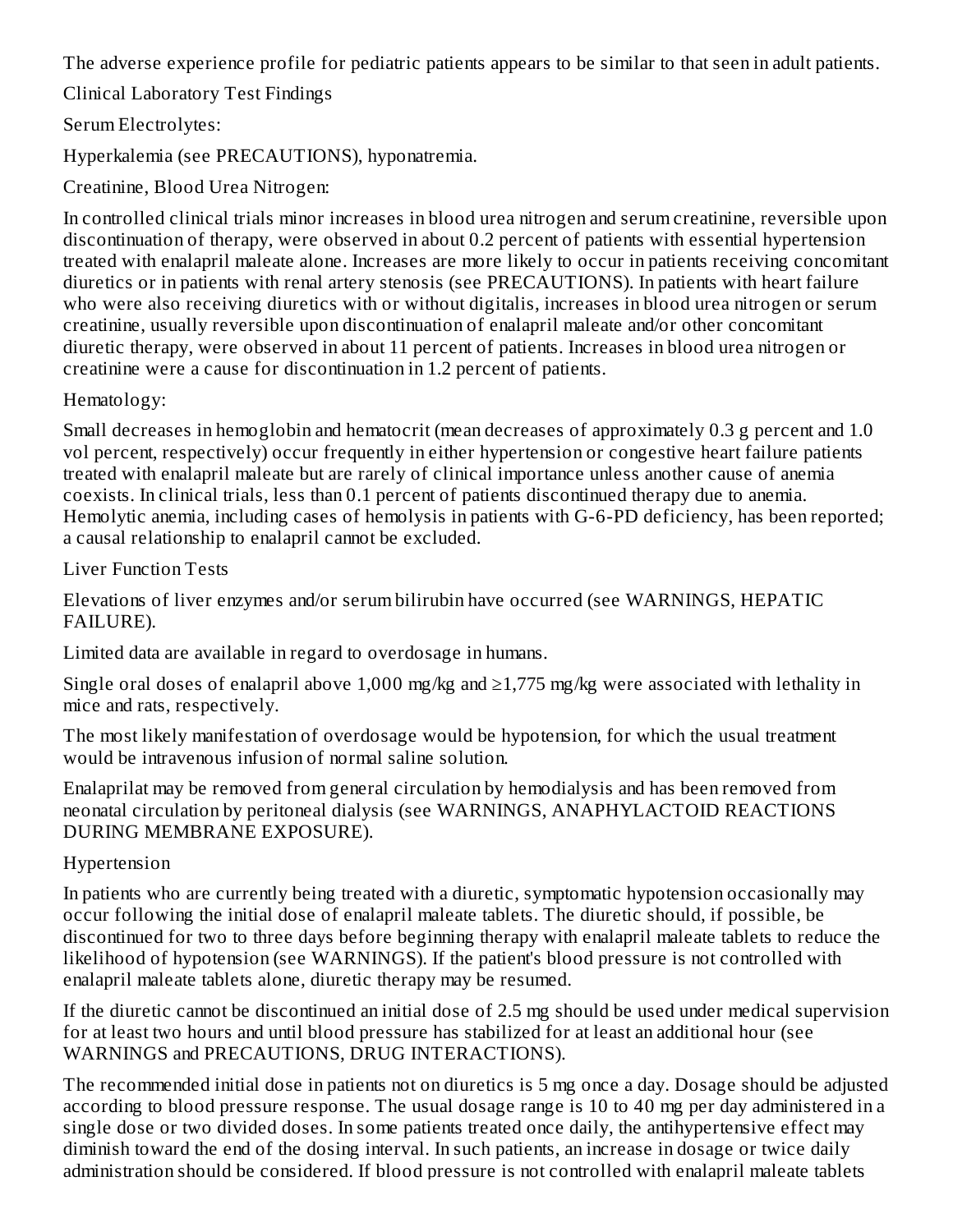alone, a diuretic may be added.

Concomitant administration of enalapril maleate tablets with potassium supplements, potassium salt substitutes, or potassium-sparing diuretics may lead to increases of serum potassium (see PRECAUTIONS).

Dosage Adjustment in Hypertensive Patients with Renal Impairment

The usual dose of enalapril is recommended for patients with a creatinine clearance >30 mL/min (serum creatinine of up to approximately 3 mg/dL). For patients with creatinine clearance ≤30 mL/min (serum creatinine ≥3 mg/dL), the first dose is 2.5 mg once daily. The dosage may be titrated upward until blood pressure is controlled or to a maximum of 40 mg daily.

1 See WARNINGS, Anaphylactoid reactions during membrane exposure

2Dosage on nondialysis days should be adjusted depending on the blood pressure response.

Renal Status Creatinine-Clearance mL/min Initial Dose mg/day Normal Renal Function  $>80$  mL/min 5 mg

Mild Impairment ≤80 >30 mL/min 5 mg

Moderate to Severe Impairment ≤30 mL/min 2.5 mg

Dialysis Patients1 ( 2.5 mg on dialysis days2

#### Heart Failure

Enalapril maleate tablets are indicated for the treatment of symptomatic heart failure, usually in combination with diuretics and digitalis. In the placebo-controlled studies that demonstrated improved survival, patients were titrated as tolerated up to 40 mg, administered in two divided doses.

The recommended initial dose is 2.5 mg. The recommended dosing range is 2.5 to 20 mg given twice a day. Doses should be titrated upward, as tolerated, over a period of a few days or weeks. The maximum daily dose administered in clinical trials was 40 mg in divided doses.

After the initial dose of enalapril maleate tablets, the patient should be observed under medical supervision for at least two hours and until blood pressure has stabilized for at least an additional hour (see WARNINGS and PRECAUTIONS, DRUG INTERACTIONS). If possible, the dose of any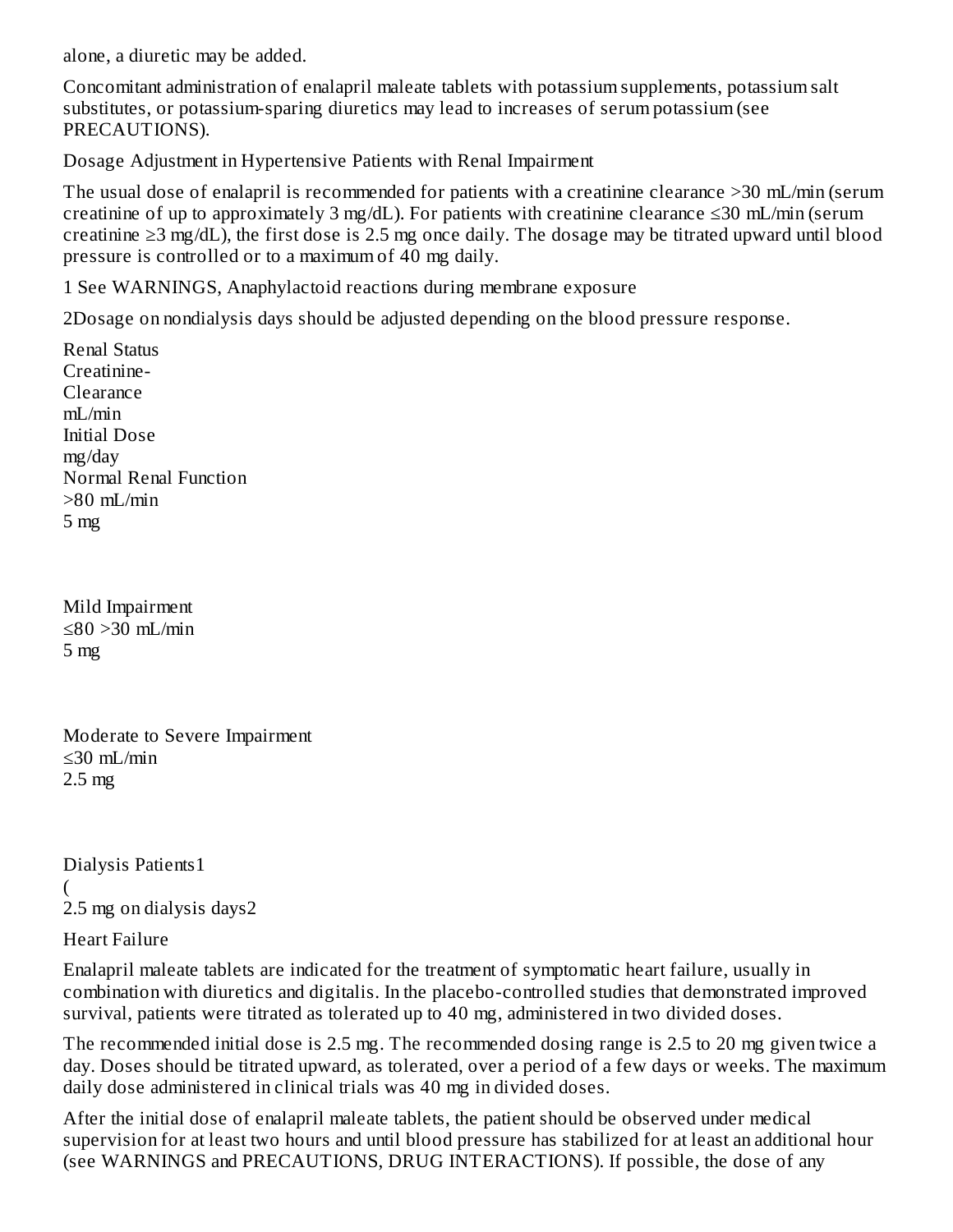concomitant diuretic should be reduced which may diminish the likelihood of hypotension. The appearance of hypotension after the initial dose of enalapril maleate tablets does not preclude subsequent careful dose titration with the drug, following effective management of the hypotension.

Asymptomatic Left Ventricular Dysfunction

In the trial that demonstrated efficacy, patients were started on 2.5 mg twice daily and were titrated as tolerated to the targeted daily dose of 20 mg (in divided doses).

After the initial dose of enalapril maleate tablets, the patient should be observed under medical supervision for at least two hours and until blood pressure has stabilized for at least an additional hour (see WARNINGS and PRECAUTIONS, DRUG INTERACTIONS). If possible, the dose of any concomitant diuretic should be reduced which may diminish the likelihood of hypotension. The appearance of hypotension after the initial dose of enalapril maleate tablets does not preclude subsequent careful dose titration with the drug, following effective management of the hypotension.

Dosage Adjustment in Patients with Heart Failure and Renal Impairment or Hyponatremia

In patients with heart failure who have hyponatremia (serum sodium less than 130 mEq/L) or with serum creatinine greater than 1.6 mg/dL, therapy should be initiated at 2.5 mg daily under close medical supervision (see DOSAGE AND ADMINISTRATION, HEART FAILURE, WARNINGS and PRECAUTIONS, DRUG INTERACTIONS). The dose may be increased to 2.5 mg b.i.d., then 5 mg b.i.d. and higher as needed, usually at intervals of four days or more if at the time of dosage adjustment there is not excessive hypotension or significant deterioration of renal function. The maximum daily dose is 40 mg.

Pediatric Hypertensive Patients

The usual recommended starting dose is 0.08 mg/kg (up to 5 mg) once daily. Dosage should be adjusted according to blood pressure response. Doses above 0.58 mg/kg (or in excess of 40 mg) have not been studied in pediatric patients (see CLINICAL PHARMACOLOGY, CLINICAL PHARMACOLOGY IN PEDIATRIC PATIENTS).

Enalapril maleate is not recommended in neonates and in pediatric patients with glomerular filtration rate <30 mL/min/1.73 m2, as no data are available.

Preparation of Suspension (for 200 mL of a 1.0 mg/mL suspension)

Add 50 mL of Bicitra \*\* to a polyethylene terephthalate (PET) bottle containing ten 20 mg tablets of Enalapril maleate and shake for at least 2 minutes. Let concentrate stand for 60-minutes. Following the 60-minute hold time, shake the concentrate for an additional minute. Add 150 mL of Ora-Sweet SFTM\*\*\*to the concentrate in the PET bottle and shake the suspension to disperse the ingredients. The suspension should be refrigerated at 2-8oC (36-46oF) and can be stored for up to 30 days. Shake the suspension before each use.

5 mg White, round flat-faced beveled edged, compressed tablets with W on the other side.

## WARNING: FETAL TOXICITY

See full prescribing information for complete boxed warning.

- When pregnancy is detected, discontinue Enalapril Maleate Tablets as soon as possible.
- Drugs that act directly on the renin-angiotensin system can cause injury and death to the developing fetus. (See WARNINGS, Fetal Toxicity.)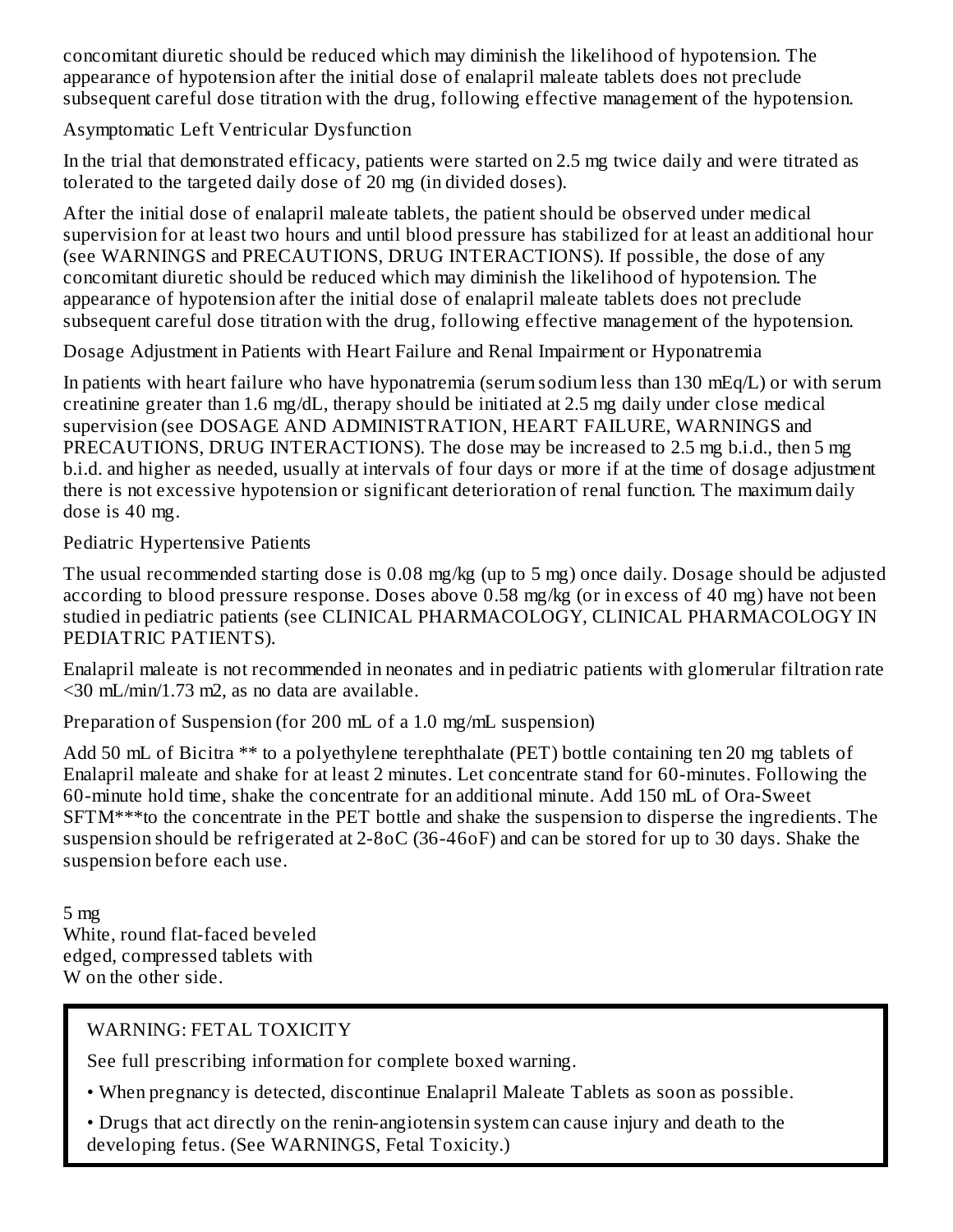Rx only



## **ENALAPRIL MALEATE**

enalapril maleate tablet

| <b>Product Information</b>     |                         |                    |                                                  |
|--------------------------------|-------------------------|--------------------|--------------------------------------------------|
| <b>Product Type</b>            | HUMAN PRESCRIPTION DRUG | Item Code (Source) | $\text{NDC:}61919 - 372(\text{NDC:}64679 - 924)$ |
| <b>Route of Administration</b> | ORAL                    |                    |                                                  |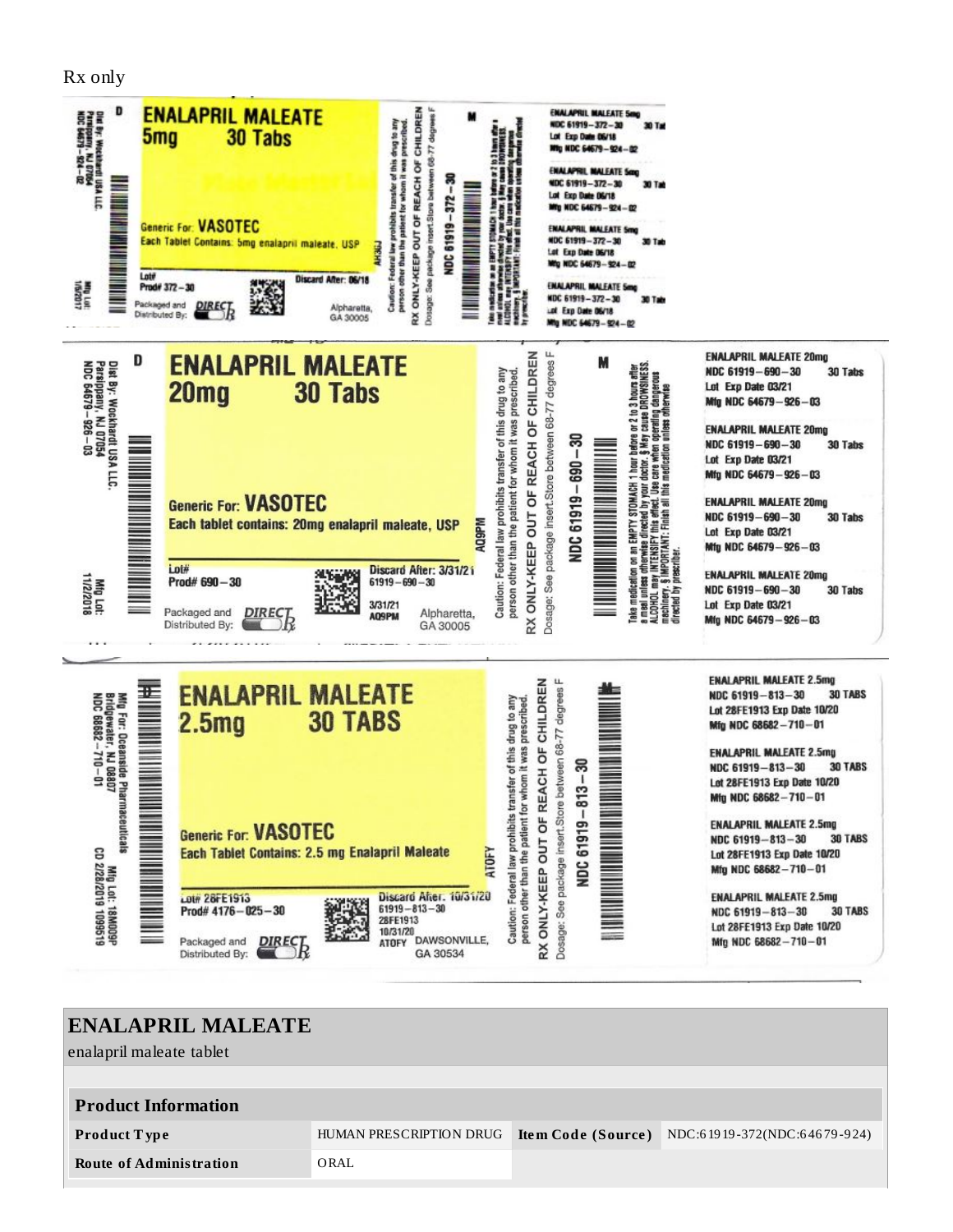|                                                                              |                                                         | <b>Active Ingredient/Active Moiety</b>                                                                |                             |  |                           |                                   |          |
|------------------------------------------------------------------------------|---------------------------------------------------------|-------------------------------------------------------------------------------------------------------|-----------------------------|--|---------------------------|-----------------------------------|----------|
| <b>Ingredient Name</b>                                                       |                                                         |                                                                                                       |                             |  |                           | <b>Basis of Strength Strength</b> |          |
|                                                                              |                                                         | ENALAPRIL MALEATE (UNII: 9025354EPJ) (ENALAPRILAT ANHYDROUS - UNII:Q508Q118JM) ENALAPRIL MALEATE 5 mg |                             |  |                           |                                   |          |
|                                                                              |                                                         |                                                                                                       |                             |  |                           |                                   |          |
|                                                                              |                                                         |                                                                                                       |                             |  |                           |                                   |          |
| <b>Inactive Ingredients</b>                                                  |                                                         |                                                                                                       |                             |  |                           |                                   |          |
|                                                                              |                                                         | <b>Ingredient Name</b>                                                                                |                             |  |                           |                                   | Strength |
|                                                                              |                                                         | ANHYDROUS LACTOSE (UNII: 3SY5LH9 PMK)                                                                 |                             |  |                           |                                   |          |
|                                                                              |                                                         | HYPROMELLOSE 2910 (6 MPA.S) (UNII: 0WZ8WG20P6)                                                        |                             |  |                           |                                   |          |
| <b>STEARIC ACID (UNII: 4ELV7Z65AP)</b>                                       |                                                         |                                                                                                       |                             |  |                           |                                   |          |
| TALC (UNII: 7SEV7J4R1U)                                                      |                                                         |                                                                                                       |                             |  |                           |                                   |          |
| STARCH, CORN (UNII: O8232NY3SJ)                                              |                                                         |                                                                                                       |                             |  |                           |                                   |          |
|                                                                              |                                                         |                                                                                                       |                             |  |                           |                                   |          |
| <b>Product Characteristics</b>                                               |                                                         |                                                                                                       |                             |  |                           |                                   |          |
| Color                                                                        | white<br>Score                                          |                                                                                                       |                             |  |                           |                                   | 2 pieces |
| <b>Shape</b>                                                                 | ROUND ((round flat-faced beveled edged))<br><b>Size</b> |                                                                                                       |                             |  |                           | 8 <sub>mm</sub>                   |          |
| Flavor<br><b>Imprint Code</b>                                                |                                                         |                                                                                                       |                             |  |                           | W:924                             |          |
| Contains                                                                     |                                                         |                                                                                                       |                             |  |                           |                                   |          |
|                                                                              |                                                         |                                                                                                       |                             |  |                           |                                   |          |
|                                                                              |                                                         |                                                                                                       |                             |  |                           |                                   |          |
| Packaging                                                                    |                                                         |                                                                                                       |                             |  |                           |                                   |          |
| <b>Item Code</b><br>#                                                        |                                                         | <b>Package Description</b>                                                                            | <b>Marketing Start Date</b> |  |                           | <b>Marketing End Date</b>         |          |
| 30 in 1 BOTTLE; Type 0: Not a Combination Product<br>1 NDC:61919-372-30      |                                                         | 02/27/2017                                                                                            |                             |  |                           |                                   |          |
|                                                                              |                                                         |                                                                                                       |                             |  |                           |                                   |          |
|                                                                              |                                                         |                                                                                                       |                             |  |                           |                                   |          |
| <b>Marketing Information</b>                                                 |                                                         |                                                                                                       |                             |  |                           |                                   |          |
| <b>Marketing Category</b><br><b>Application Number or Monograph Citation</b> |                                                         | <b>Marketing Start Date</b>                                                                           |                             |  | <b>Marketing End Date</b> |                                   |          |
| ANDA075483<br><b>ANDA</b>                                                    |                                                         |                                                                                                       | 02/27/2017                  |  |                           |                                   |          |
|                                                                              |                                                         |                                                                                                       |                             |  |                           |                                   |          |
|                                                                              |                                                         |                                                                                                       |                             |  |                           |                                   |          |

# **ENALAPRIL MALEATE**

enalapril maleate tablet

Г

| <b>Product Information</b> |       |                                                                         |
|----------------------------|-------|-------------------------------------------------------------------------|
| <b>Product Type</b>        |       | HUMAN PRESCRIPTION DRUG Item Code (Source) NDC:61919-690(NDC:64679-926) |
| Route of Administration    | ORAL. |                                                                         |

| <b>Active Ingredient/Active Moiety</b>                                                                 |                                   |  |  |  |  |  |
|--------------------------------------------------------------------------------------------------------|-----------------------------------|--|--|--|--|--|
| <b>Ingredient Name</b>                                                                                 | <b>Basis of Strength Strength</b> |  |  |  |  |  |
| ENALAPRIL MALEATE (UNII: 9O25354EPJ) (ENALAPRILAT ANHYDROUS - UNII:Q508Q118JM) ENALAPRIL MALEATE 20 mg |                                   |  |  |  |  |  |
|                                                                                                        |                                   |  |  |  |  |  |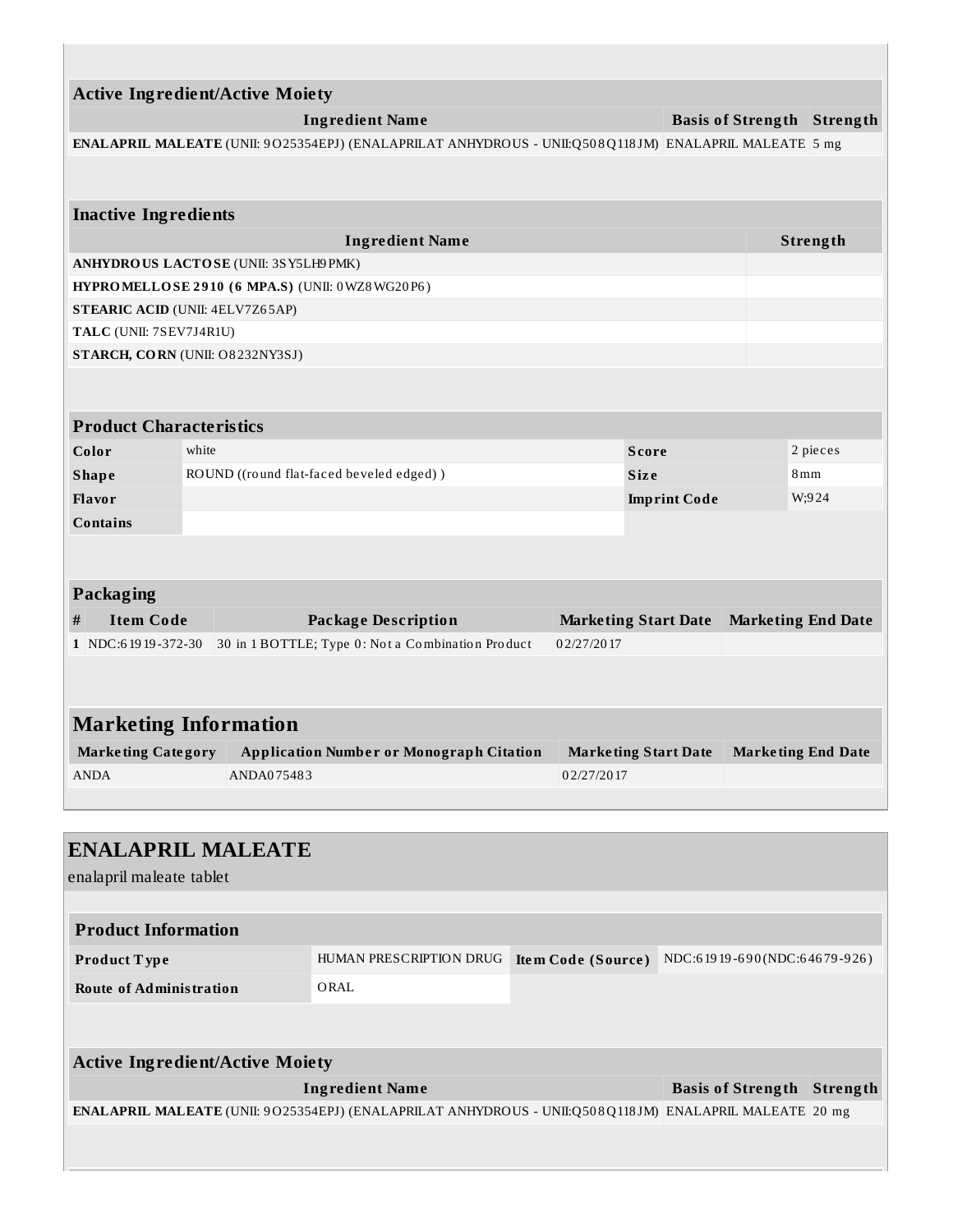| <b>Inactive Ingredients</b>                                                                             |                                        |                     |                                                   |  |                                   |                             |  |                              |                                         |  |
|---------------------------------------------------------------------------------------------------------|----------------------------------------|---------------------|---------------------------------------------------|--|-----------------------------------|-----------------------------|--|------------------------------|-----------------------------------------|--|
|                                                                                                         |                                        |                     | <b>Ingredient Name</b>                            |  |                                   |                             |  |                              | Strength                                |  |
| STARCH, CORN (UNII: O8232NY3SJ)                                                                         |                                        |                     |                                                   |  |                                   |                             |  |                              |                                         |  |
|                                                                                                         | <b>STEARIC ACID (UNII: 4ELV7Z65AP)</b> |                     |                                                   |  |                                   |                             |  |                              |                                         |  |
| ANHYDROUS LACTOSE (UNII: 3SY5LH9 PMK)                                                                   |                                        |                     |                                                   |  |                                   |                             |  |                              |                                         |  |
| <b>BROWN IRON OXIDE (UNII: 1N032N7MFO)</b>                                                              |                                        |                     |                                                   |  |                                   |                             |  |                              |                                         |  |
| TALC (UNII: 7SEV7J4R1U)                                                                                 |                                        |                     |                                                   |  |                                   |                             |  |                              |                                         |  |
|                                                                                                         |                                        |                     | HYPROMELLOSE 2910 (6 MPA.S) (UNII: 0WZ8WG20P6)    |  |                                   |                             |  |                              |                                         |  |
|                                                                                                         |                                        |                     |                                                   |  |                                   |                             |  |                              |                                         |  |
|                                                                                                         |                                        |                     |                                                   |  |                                   |                             |  |                              |                                         |  |
| <b>Product Characteristics</b>                                                                          |                                        |                     |                                                   |  |                                   |                             |  |                              |                                         |  |
| Color                                                                                                   |                                        | brown (Light Beige) |                                                   |  |                                   | <b>Score</b>                |  |                              | no score                                |  |
| <b>Shape</b>                                                                                            |                                        |                     | ROUND (round flat-faced beveled edged)            |  |                                   | Size                        |  | 8 <sub>mm</sub>              |                                         |  |
| Flavor                                                                                                  |                                        |                     |                                                   |  | <b>Imprint Code</b>               |                             |  | W;926                        |                                         |  |
| <b>Contains</b>                                                                                         |                                        |                     |                                                   |  |                                   |                             |  |                              |                                         |  |
|                                                                                                         |                                        |                     |                                                   |  |                                   |                             |  |                              |                                         |  |
|                                                                                                         |                                        |                     |                                                   |  |                                   |                             |  |                              |                                         |  |
|                                                                                                         |                                        |                     |                                                   |  |                                   |                             |  |                              |                                         |  |
| Packaging                                                                                               |                                        |                     |                                                   |  |                                   |                             |  |                              |                                         |  |
| <b>Item Code</b><br>#                                                                                   |                                        |                     | <b>Package Description</b>                        |  |                                   |                             |  |                              | Marketing Start Date Marketing End Date |  |
| 1 NDC:61919-690-30                                                                                      |                                        |                     | 30 in 1 BOTTLE; Type 0: Not a Combination Product |  | 03/26/2019                        |                             |  |                              |                                         |  |
| 2 NDC:61919-690-90                                                                                      |                                        |                     | 90 in 1 BOTTLE; Type 0: Not a Combination Product |  | 03/26/2019                        |                             |  |                              |                                         |  |
|                                                                                                         |                                        |                     |                                                   |  |                                   |                             |  |                              |                                         |  |
|                                                                                                         |                                        |                     |                                                   |  |                                   |                             |  |                              |                                         |  |
| <b>Marketing Information</b>                                                                            |                                        |                     |                                                   |  |                                   |                             |  |                              |                                         |  |
| <b>Marketing Category</b>                                                                               |                                        |                     | <b>Application Number or Monograph Citation</b>   |  |                                   | <b>Marketing Start Date</b> |  | <b>Marketing End Date</b>    |                                         |  |
| <b>ANDA</b>                                                                                             |                                        | ANDA075483          |                                                   |  | 03/26/2019                        |                             |  |                              |                                         |  |
|                                                                                                         |                                        |                     |                                                   |  |                                   |                             |  |                              |                                         |  |
|                                                                                                         |                                        |                     |                                                   |  |                                   |                             |  |                              |                                         |  |
|                                                                                                         |                                        |                     |                                                   |  |                                   |                             |  |                              |                                         |  |
| <b>ENALAPRIL MALEATE</b>                                                                                |                                        |                     |                                                   |  |                                   |                             |  |                              |                                         |  |
| enalapril maleate tablet                                                                                |                                        |                     |                                                   |  |                                   |                             |  |                              |                                         |  |
|                                                                                                         |                                        |                     |                                                   |  |                                   |                             |  |                              |                                         |  |
| <b>Product Information</b>                                                                              |                                        |                     |                                                   |  |                                   |                             |  |                              |                                         |  |
| Product Type                                                                                            |                                        |                     | HUMAN PRESCRIPTION DRUG                           |  | Item Code (Source)                |                             |  | NDC:61919-813(NDC:68682-710) |                                         |  |
| <b>Route of Administration</b>                                                                          |                                        |                     | ORAL                                              |  |                                   |                             |  |                              |                                         |  |
|                                                                                                         |                                        |                     |                                                   |  |                                   |                             |  |                              |                                         |  |
|                                                                                                         |                                        |                     |                                                   |  |                                   |                             |  |                              |                                         |  |
|                                                                                                         |                                        |                     |                                                   |  |                                   |                             |  |                              |                                         |  |
| <b>Active Ingredient/Active Moiety</b>                                                                  |                                        |                     |                                                   |  |                                   |                             |  |                              |                                         |  |
| <b>Ingredient Name</b>                                                                                  |                                        |                     |                                                   |  | <b>Basis of Strength Strength</b> |                             |  |                              |                                         |  |
| ENALAPRIL MALEATE (UNII: 9025354EPJ) (ENALAPRILAT ANHYDROUS - UNII:Q508Q118JM) ENALAPRIL MALEATE 2.5 mg |                                        |                     |                                                   |  |                                   |                             |  |                              |                                         |  |
|                                                                                                         |                                        |                     |                                                   |  |                                   |                             |  |                              |                                         |  |
|                                                                                                         |                                        |                     |                                                   |  |                                   |                             |  |                              |                                         |  |
| <b>Inactive Ingredients</b>                                                                             |                                        |                     |                                                   |  |                                   |                             |  |                              |                                         |  |
|                                                                                                         |                                        |                     | <b>Ingredient Name</b>                            |  |                                   |                             |  |                              | Strength                                |  |
| SODIUM STEARATE (UNII: QU7E2XA9TG)                                                                      |                                        |                     |                                                   |  |                                   |                             |  |                              |                                         |  |
|                                                                                                         | STARCH, CORN (UNII: O8232NY3SJ)        |                     |                                                   |  |                                   |                             |  |                              |                                         |  |

**SODIUM BICARBONATE** (UNII: 8MDF5V39QO)